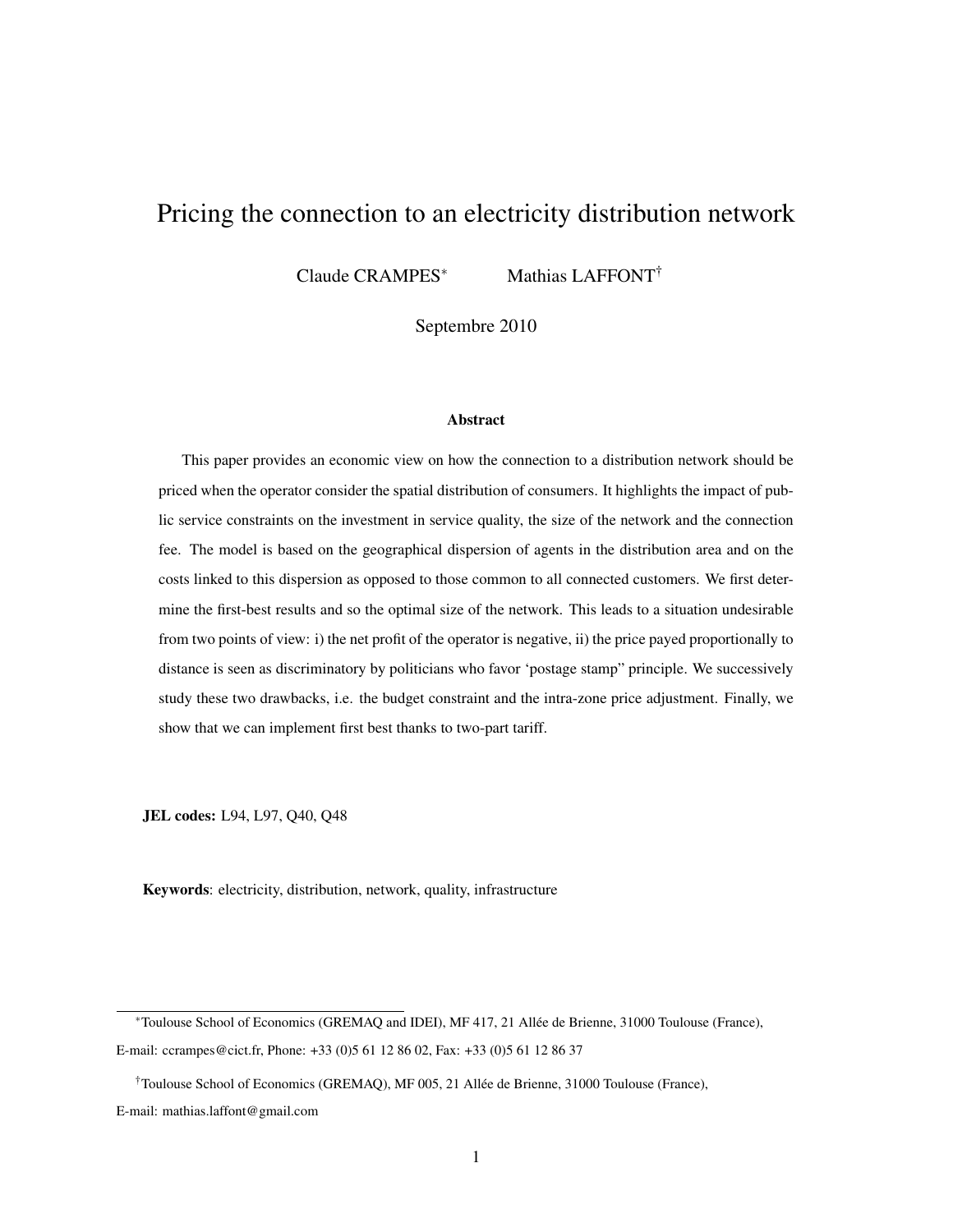### 1 Introduction

There exists an important economic literature on electricity wholesale markets (e.g. Borenstein, Bushnell and Wolak [2002]; Fabra, von der Fehr and Harbord [2006]), on capacity markets (e.g. Creti and Fabra [2007]), on the ownership and management of the transmission grid (e.g. Joskow and Tirole [2005]), on transport pricing (e.g. Crampes and Laffont [2001]) and on retail supply (e.g. Joskow and Tirole [2007]). By contrast, there is little economic research on electricity distribution. The existing literature can essentially be separated into two branches. The first one concerns the design of concession contracts for this natural monopoly activity (see for instance Saplacan [2008]). The second group deals with benchmarking applied on this sector in order to fix tariffs, and to control the quality of service (e.g. Jamasb and Pollitt [2007, 2008]). In both types of literature, the design of the network, especially its spatial characteristics, is considered as exogenous, and, in the case of contract theory, a secondary concern. However, before contracting with local authorities on tariffs and on the expected profit, operators must negotiate on how many people should be connected to the network, their locations, as well as on the topological features of the network.<sup>1</sup>

Electricity distribution is a natural monopoly activity.<sup>2</sup> Indeed, distribution requires a huge investment in infrastructure but, once installed, the marginal cost of distributing electricity to consumers is close to zero. Absent any security concern the duplication of the infrastructure would be suboptimal. On top of this horizontal view electricity distribution entails vertical effects. The distribution network is an infrastructure that no retailer can by-pass but controlled by only one agent. Therefore it is an essential facility for the provision of electricity. If the network is vertically integrated with energy retail, the owner has some interests in proposing discriminatory access conditions to its competitors. Therefore, it is an industry where a high level of regulation is required. For example, the European Commission encourages governments of the Member States to unbundle the activities considered as essential facilities from the ones in which competition is implementable.<sup>3</sup> Nevertheless, in several Member States, distributors are still patrimonially bundled with the historical incumbents who are competing in the retail market against non integrated suppliers. The essential facility question is not addressed in this paper.

In many developed countries, the distribution network is owned by local authorities and the management of the network is conceded to a third party. The public decision-maker has to choose the network builder or developer and the operator. It must also design the delegation contract. These tasks are the core of the theory of Public Private Partnership. Thanks to competition for the right to serve as a monopolist supplier, municipalities may change their distributor even though they lack information about the network they own.<sup>4</sup> Actually, incumbents, thanks to their experience, have a better knowledge on the network condition and then have a comparative advantage with respect

<sup>&</sup>lt;sup>1</sup>Note that in most developed countries, almost all consumers are already connected to the grid.

<sup>2</sup>However, as shown in Saplacan [2008], a more detailed analysis allows to identify some possibility of competition. <sup>3</sup>See Directive 2009/72/EC, article 26.

<sup>4</sup>Franchise bidding also allows to collect a fraction of the surplus that the monopolist will extract from consumers.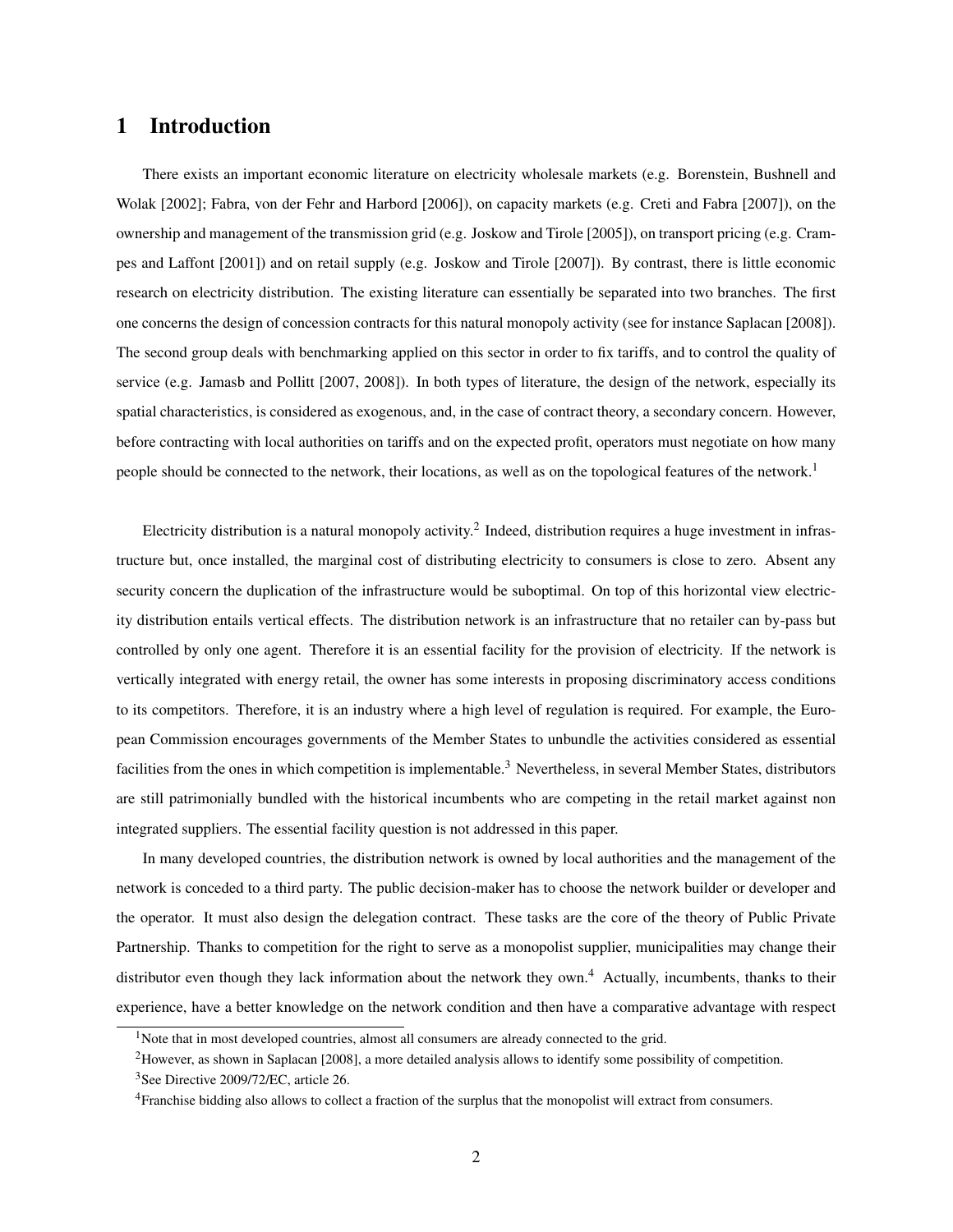to other distribution companies.<sup>5</sup>

The electricity distribution activity is tightly linked to the geographical characteristics of the region under consideration. The cost to install and maintain a line is very different in mountain regions and in plain regions. In spite of that, public service obligations can oblige the operator to provide the same service, that is to deliver electricity to a specified number of consumers. Clearly, the economic modeling of such activity has to include spatial and physical requirements.

As in all distribution networks, electricity distribution brings about losses. The quantity injected at the head of the network is larger than the quantity consumed. This difference is due to thermal losses created by "Joule effect". Thermal losses increase with respect to the distance between the head of the network and electricity takers and with respect to the quantity injected in the network. In order to compensate thermal losses, the operator of the network may be obliged to purchase energy blocks. This essential feature of the distribution activity is not addressed in our paper.

The model is aimed at computing the optimal size of a network and determining the connection fee. The critical number of individuals connected to the network results from the consumers' decision upon either to be connected or to consume electricity produced locally. We analyze how the network should be managed at first best and we contrast the results to the choices of an independent private operator. We show that the independent operator charges each consumer more than at first best. Moreover, we study different cases where the operator must comply with public service constraints aimed at allocating the distortion due to second-best pricing.

The paper is organized as follows. In Section 2, we set up the model. We present the hypotheses on consumers' behavior, and we determine the optimal level of investment and the optimal tariff of access. This provides a benchmark to see how decentralization and public service constraints may distort the operator's decisions away from the first best solution.

Section 3 takes a budget balancing constraint into consideration. Indeed, because of the public opinion and/or for legal reasons, the first best solution that incurs huge financial losses is not viable. We first determine the second-best linear price that balance the operator's budget and then the second-best investment in quality.

Section 4 deals with two-part pricing. We first show that two-part tariffs allow to implement first best and we analyze the distributive effects of this type of tariff.

In section 5 we conclude and suggest further developments.

<sup>5</sup>Actually, the European Commission wants to oblige local authorities to organize competition for the field, in order to increase competition in public service.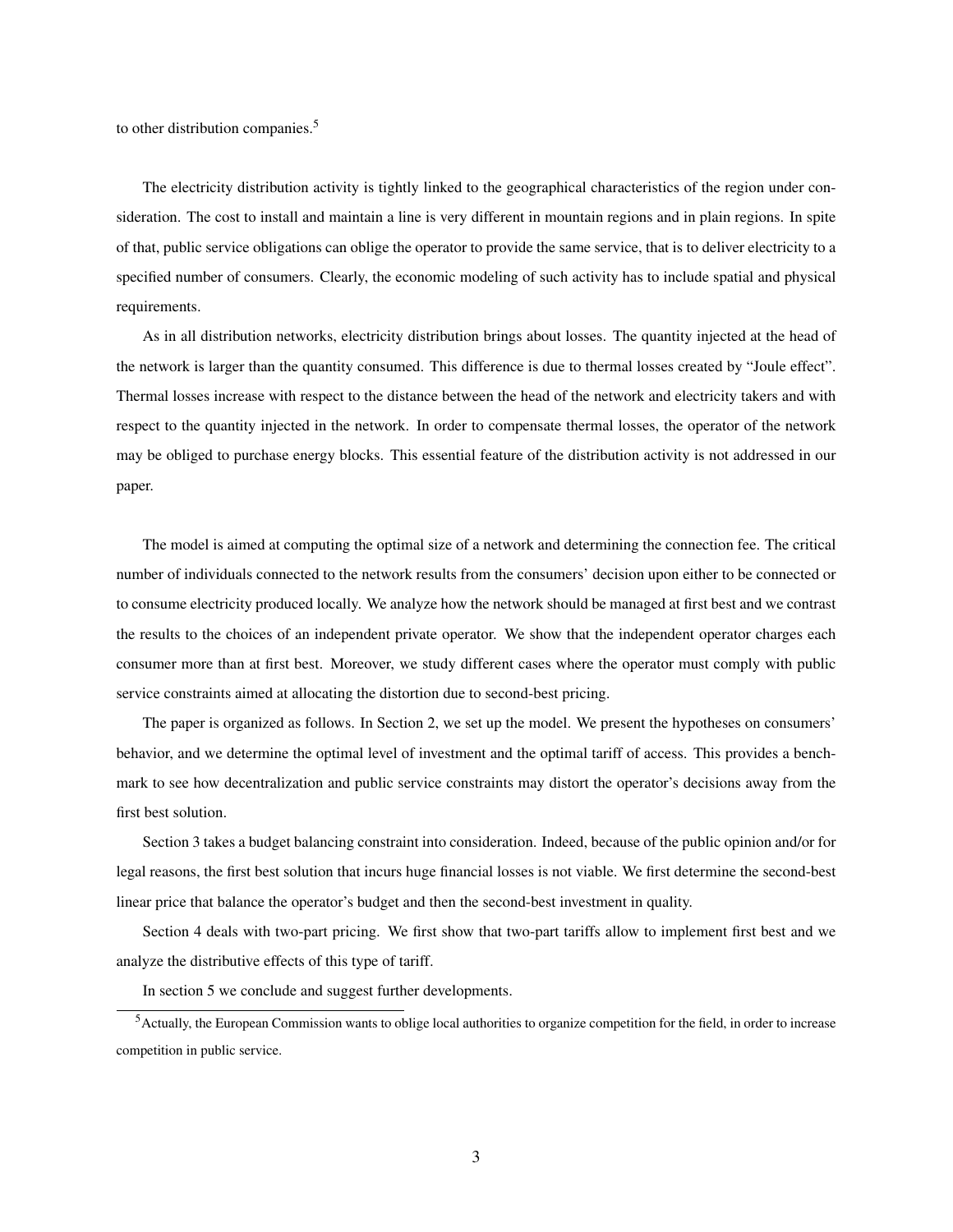# 2 Optimal design of a distribution network

Since electricity is not storable, consumers need to have either a local generation plant or a wired connection to remote plants.

The spatial dispersion of consumers is key in the electricity distribution activity. Each consumer is defined by  $\theta$  which stands for the distance between the consumption point and the entry point of energy in the distribution network. The density of agents located at distance θ is denoted *f*(θ) and the cumulative distribution by *F*(θ). The general form of consumers spatial dispersion can be illustrated by the density:

$$
f(\theta) = a + b\theta \tag{1}
$$

The linear form of the density function allows to capture the main characteristics of the region and to simplify computations. This distribution function depends on the region where consumers live. One can distinguish different types of regions depending on where consumers are concentrated with respect to the head of the network.

In some regions, the population is concentrated far from the high voltage line where energy is taken. The farther from the head of the distribution network, the larger the number of consumers. It requires that  $b > 0$ .

The opposite is a region where consumers are concentrated close to the head of the network  $(b < 0)$ . The features of this region are those of a valley, for instance in France the valley of Grenoble. There is a high concentration of population along the first kilometers of line and then the population is increasingly scattered.

The simplest type of region is a suburb. In this kind of area, the population is uniformly distributed, which means  $b = 0$ .

This region characterization allows to compare connection and tariff solutions and to address the question of perequation among heterogeneous distribution zones. Nevertheless, in this paper, we only analyze the simplest configuration, that is the uniform distribution case. In section 2.1, we expose the hypothesis concerning the behavior of consumers. In section 2.2, we then determine the optimal size of the network and the optimal investment in service quality.

#### 2.1 Consumer behavior

We assume that consumers are free to choose between two sources of electricity. The first source is the electricity coming from the network which conveys energy from the transformer located at the border between the high-voltage transport grid and the distribution grid. The alternative is local self-production. In other words, consumers choose between being connected or not.

We assume that all consumers within a region are identical, except for their location. A consumer who chooses to be connected to the network has a gross utility defined by: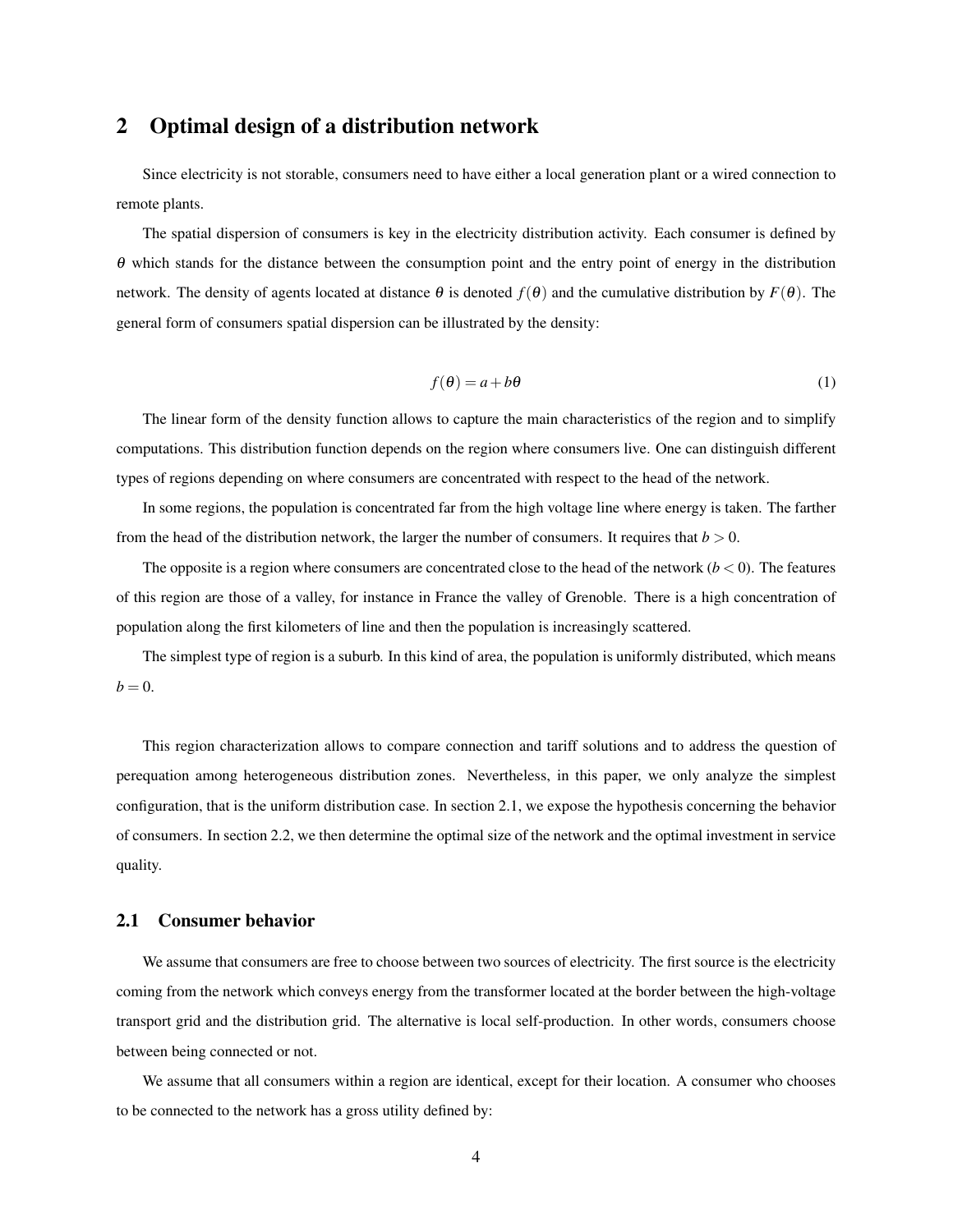$U(q,s)$ 

where  $q$  is the quantity of electricity consumed and  $s$  the quality of the service. It is an increasing and concave function in each argument. The quality of service is an increasing function of the equipment installed in the network (transformers, type of lines, ...). The higher the equipment denoted by  $K$ , the higher the quality of the service provided by the distributor. For connected consumers, *K* is a public good. The utility function  $U(.,.)$  increases according to the quantity consumed and the quality of service, therefore  $U(.,.)$  is increasing with the level of common equipment *K* installed in the network. Once connected, a consumer buys from his retailer the quantity:

$$
q(p_e, K) = \arg\max_{q} U(q, s(K)) - p_e q
$$

where *p<sup>e</sup>* is the unit price of electricity. This function is decreasing with *p<sup>e</sup>* and increasing with *K*. We define the indirect net utility of a consumer when he/she is connected by<sup>6</sup>:

$$
v(p_e, K) \stackrel{def}{=} U(q(p_e, K), s(K)) - p_e q(p_e, K)
$$
\n(2)

It is easy to check that  $\partial v / \partial p_e < 0$  and  $\partial v / \partial K > 0$ .

An agent not connected to the network has an indirect net utility  $v(p_a)$ , where  $p_a$  is the cost of the self-produced electricity or the price of electricity from an independent source. This electricity may come from wind turbines, solar-plants, water mills, etc. We assume that this independent electricity provides the same service to consumers wherever they are located. If we are in a situation such as  $p_a \ll p_e$ , for instance because agents are in a windy area or a very sunny one, then we can have  $v(p_a) > v(p_e, K)$  even though *K* is very large. If so, connection to a distribution network is not economically profitable. In what follows, we assume that *p<sup>a</sup>* > *p<sup>e</sup>* and thus it is *a priori* profitable to install a network, with geographical characteristics that remain to be determined.

The only difference between consumers is their location identified by  $\theta$  of density  $f(\theta)$ . The installation and maintenance cost is equal to  $c\theta$  for a group of consumers located at  $\theta$ , so the per-consumer maintenance cost is equal to  $c\theta/f(\theta)$ . We assume that the size of the network, i.e. the number of potential customers, is normalized to 1.<sup>7</sup>

The type of network we are analyzing follows a hub-and-spoke pattern, that is consumers at the same distance are connected through the same line but there is no common line for those people who are at different distances. We do not consider networks where consumers at different distances are linked by (partially) common lines. In the latter, a consumer who wants to be connected generates both costs which are specific and others that are common to all the

<sup>6</sup>This expression is different from the indirect net utility of being connected which is *v*(*pe*,*K*)−*T*(θ).

 $7$ This assumption should be relaxed in a extension of the model because real distribution costs also depend on the number of consumption sites connected.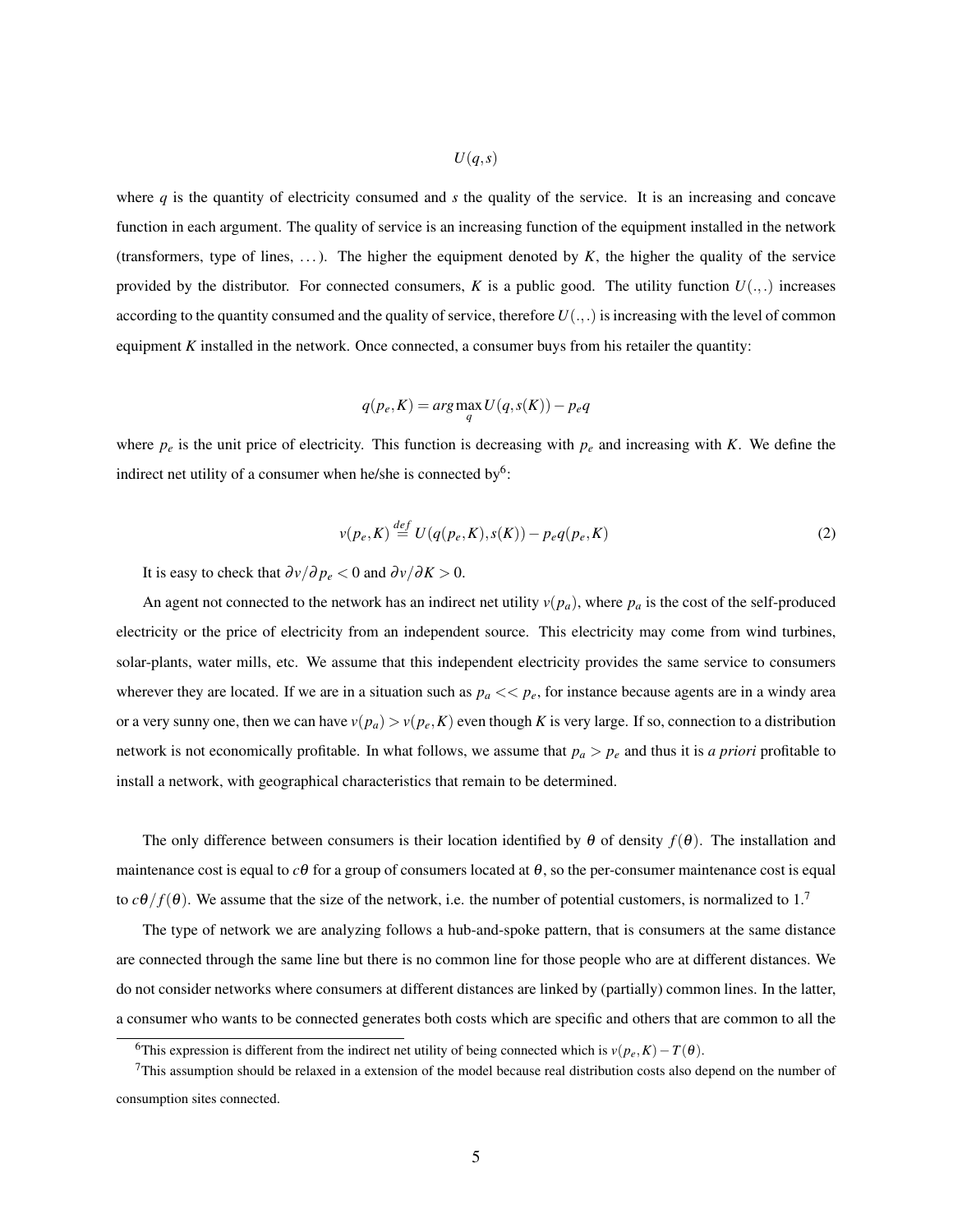consumers connected upstream his location.<sup>8</sup> Actual electricity distribution networks are a mix of these two types of network.

#### 2.2 First best connection and investment

We determine the number of connected consumers and the optimal level of capital *K* installed by a well-informed and benevolent social planner. We first identify the consumers who shall be connected to the network. Knowing the connection and maintenance costs, the consumers for whom connection is socially beneficial are such that:

$$
v(p_e, K) - \frac{\theta c}{f(\theta)} \geqslant v(p_a)
$$

Hence, the marginal consumer (or group of consumers) may indifferently be connected to the public network or supplied by the alternative source of electricity. It results that the maximal distance of connection is defined by:

$$
\widetilde{\theta}(c,K) = \frac{\left[v(p_e, K) - v(p_a)\right]f(\widetilde{\theta})}{c} \tag{3}
$$

This distance is an increasing function of the quality of service, therefore of *K*, as well as of the energy price difference  $p_a - p_e$ . It is obvious that the higher the quality of service, the greater the distance of the marginal consumer since connected consumers have an increased gross surplus. Concerning the difference in prices, if the alternative source of electricity is more and more costly compared to the energy delivered by the network, it is more socially beneficial to be connected to the public network.

The social welfare created by the connection of consumers with  $\theta$  no larger than  $\tilde{\theta}$  to the public network is:

$$
S(c,K) = \int_0^{\widetilde{\theta}} \left[ v(p_e, K) - v(p_a) - \frac{\theta c}{f(\theta)} \right] dF(\theta) - rK
$$

where *r* represents the unit cost of the common equipment which enables to maintain the network quality. Hence, we have two types of costs: *rK* is common to all connected consumers; the other cost  $\theta_c$  is due to connection of consumers at distance  $\theta$ . We assume that it is independent of the number of people connected. In order to have explicit results, we focus on the case where consumers are uniformly distributed between 0 and  $\bar{\theta}$  in the zone of electricity distribution.<sup>9</sup> With this specification social welfare is:

$$
S(c,K) = \frac{\left[v(p_e, K) - v(p_a)\right]^2}{2c\bar{\theta}^2} - rK
$$

 ${}^{8}$ It means that the lines are partially common and partially individual. Here, we assume that all the common costs are captured by variable *K*.

 $9$ This type of statistical distribution is rather good for populations in suburbs. It allows to simplify computation while giving good intuitions. By contrast, it is misleading as regards other geographical features of the network.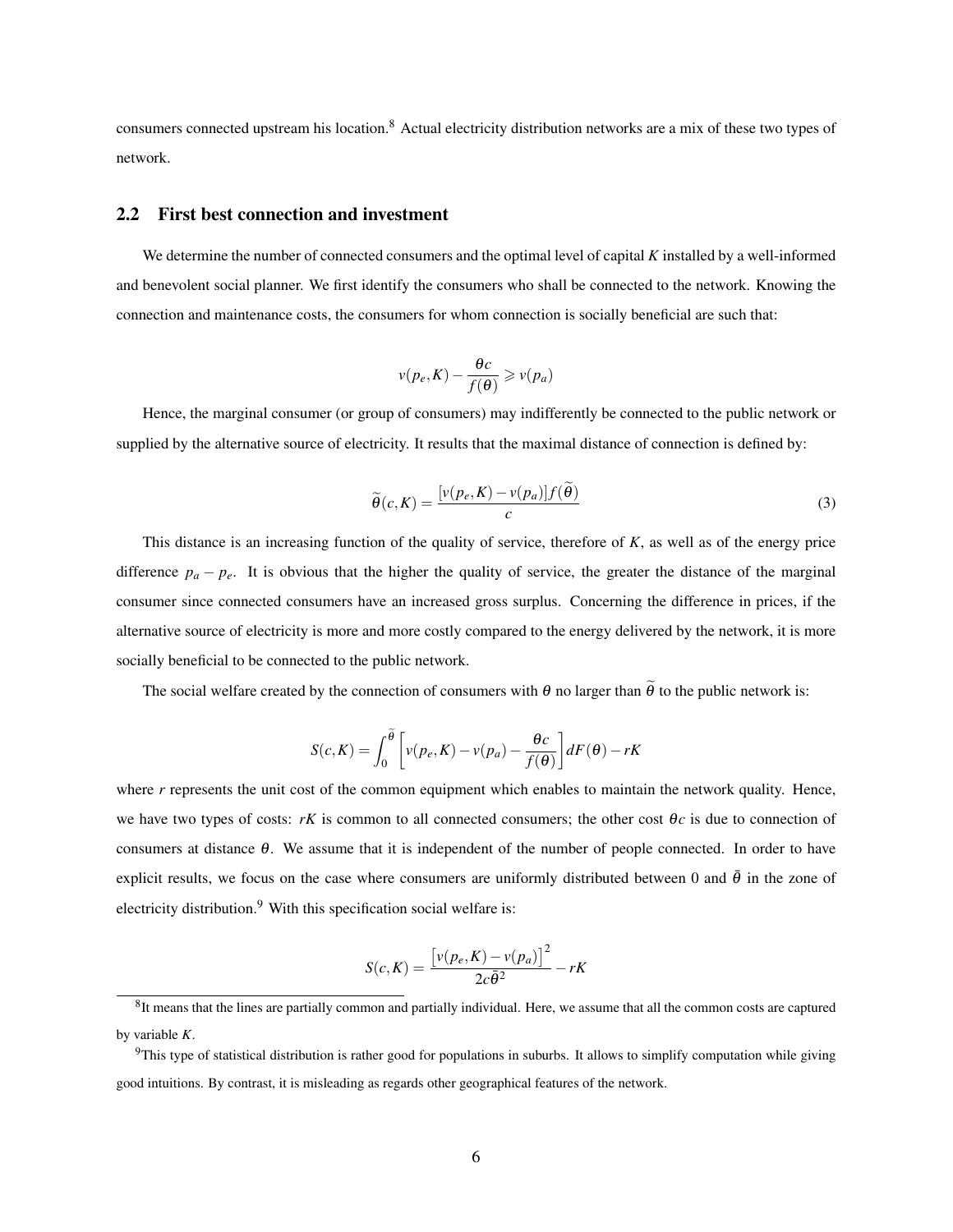This function is decreasing w.r.t.  $\bar{\theta}$ . Indeed, keeping all other variables equal, if the dispersion of the population increases (or equivalently if the population density decreases), there are fewer spots of consumption for which the connection is socially profitable.

The social planner's problem is to determine the size of common equipments influencing the service quality for connected consumers:

$$
\max_{K} S(c,K)
$$

The first order condition is given by:

$$
\frac{v(p_e, K^*) - v(p_a)}{c\bar{\theta}^2} \frac{\partial v(p_e, K^*)}{\partial K} \leq r
$$

The left hand side of the previous inequality can be strictly lower than *r* for any value of *K*, so that no distribution network shall be installed and it is optimal to provide everybody with local energy. It is the case when  $v(p_e, 0) < v(p_a)$ and *S*(.) is concave in *K*. The problem has a positive interior solution only if the net-utility function,  $v(p_e, K)$ , is strongly concave in  $K$ <sup>10</sup>. If not, all consumers must be connected,  $\tilde{\theta}(c,K) = \bar{\theta}$ , and the installed equipment is derived from equation (3), that is  $\hat{K} = \arg_K \{ v(p_e, K) = c\bar{\theta}^2 + v(p_a) \}$ . In the next paragraph, we rather explore the interior solution defined by:

$$
\frac{v(p_e, K^*) - v(p_a)}{c\bar{\theta}^2} \frac{\partial v(p_e, K^*)}{\partial K} = r
$$
\n(4)

Under the assumption of strong concavity of the net-utility function in  $K$ , the optimal capital to be installed is decreasing in *r*,  $\bar{\theta}$  and *c* and is increasing in  $p_a - p_e$ , the price differential between electricity coming from the alternative source and electricity delivered by the network.

To decentralize this optimal choice with a linear connection fee, one has to find a price which has two effects: i) all consumers located at a distance  $\theta \le \tilde{\theta}(c, K^*)$  must have the incentive to be connected while the others must choose energy outside the network, and ii) at this price the distributors invests up to *K* ∗ .

The simplest solution to reach these two conditions is to charge each consumer a price per kilometer of line equal to the marginal cost of installation and maintenance, that is  $p^* = c/f(\theta)$ . It allows to meet the first condition: for a given *K*, at price  $p^*$  the marginal consumer who demands connection is  $\tilde{\theta}(c,K)$ . However, there appear two majors drawbacks with this solution:

• the net profit of the operator is:

$$
\int_0^{\widetilde{\theta}} p^* \theta dF(\theta) - \int_0^{\widetilde{\theta}} c \theta d\theta - rK^* = -rK^* < 0
$$

 $^{10}$ In words, the utility from a higher quality of service increases very quickly with *K* for rather small *K* and then it stagnates as if quality improvements were very quickly exhausted. See the proof of the second order condition in appendix A.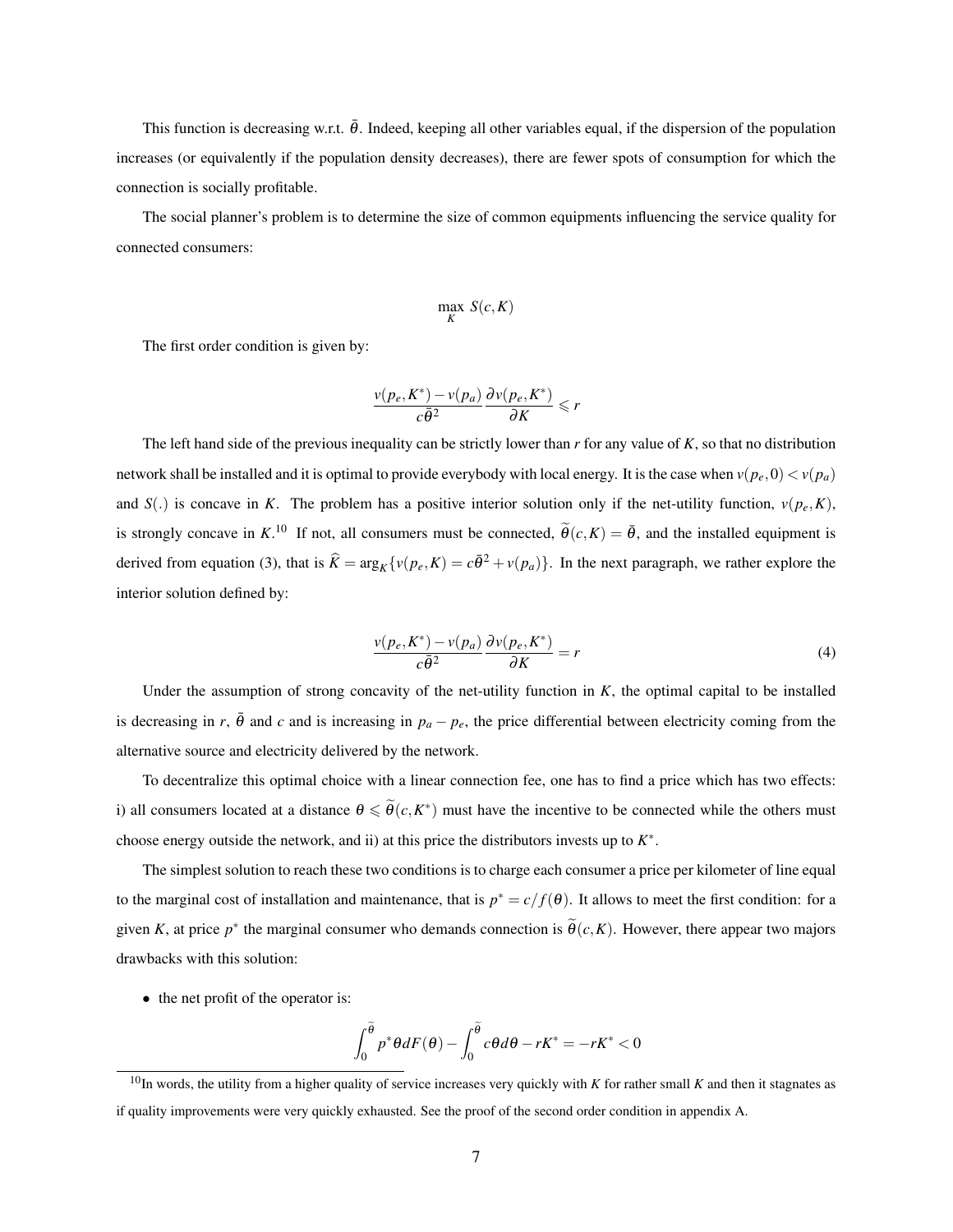Therefore the operator will ask for subsidies and this may prove hardly possible (and may be illegal);

• the charge paid by each consumer depends on the distance  $\theta$  and is likely to be seen as a discriminatory solution by politicians whereas, in fact, it only reflects the costs induced by the distance. Moreover, if consumers may move, it can result in a undesirable geographical location of consumers with a population highly concentrated around the source node where connection is cheaper.

Hence, under the combined pressure of public opinion and administrative authorities, first best solution is not viable. We now consider the obligation to balance the operator's budget.

### 3 Optimal network under budget constraint

Assume that the only constraint concerns budget equilibrium. We do not challenge the fact that the bill is proportional to distance. Under linear pricing, the second best solution is given by:

$$
\max_{p,K} \widehat{S}(p,K)
$$
  
s.t. 
$$
\int_0^{\widehat{\theta}(p,K)} \left( p - \frac{c}{f(\theta)} \right) \theta dF(\theta) - rK \ge 0
$$

where the marginal consumer is located at:

$$
\widehat{\theta}(p,K) = \frac{v(p_e, K) - v(p_a)}{p}
$$

and the social surplus is:

$$
\widehat{S}(p,K) = \int_0^{\widehat{\theta}} \left[ v(p_e, K) - v(p_a) - \frac{\theta c}{f(\theta)} \right] dF(\theta) - rK
$$

We successively determine the optimal linear price and the optimal level of capital to be installed under the constraint of budget balancing.

#### 3.1 Second-best linear kilometer price

We see that social welfare,  $\hat{S}(.)$ , is an increasing function of the last consumer to be connected,  $\hat{\theta}$ . On the other hand, the maximal distance is a decreasing function of the price (per kilometer). Thus, the second best linear price is the smallest price compatible with the budget constraint of the operator. Consequently, the connection fee per unit of distance to charge is equal to the average cost:

$$
\int_0^{\widehat{\theta}(p,K)} \left( p - \frac{c}{f(\theta)} \right) \theta dF(\theta) - rK = 0
$$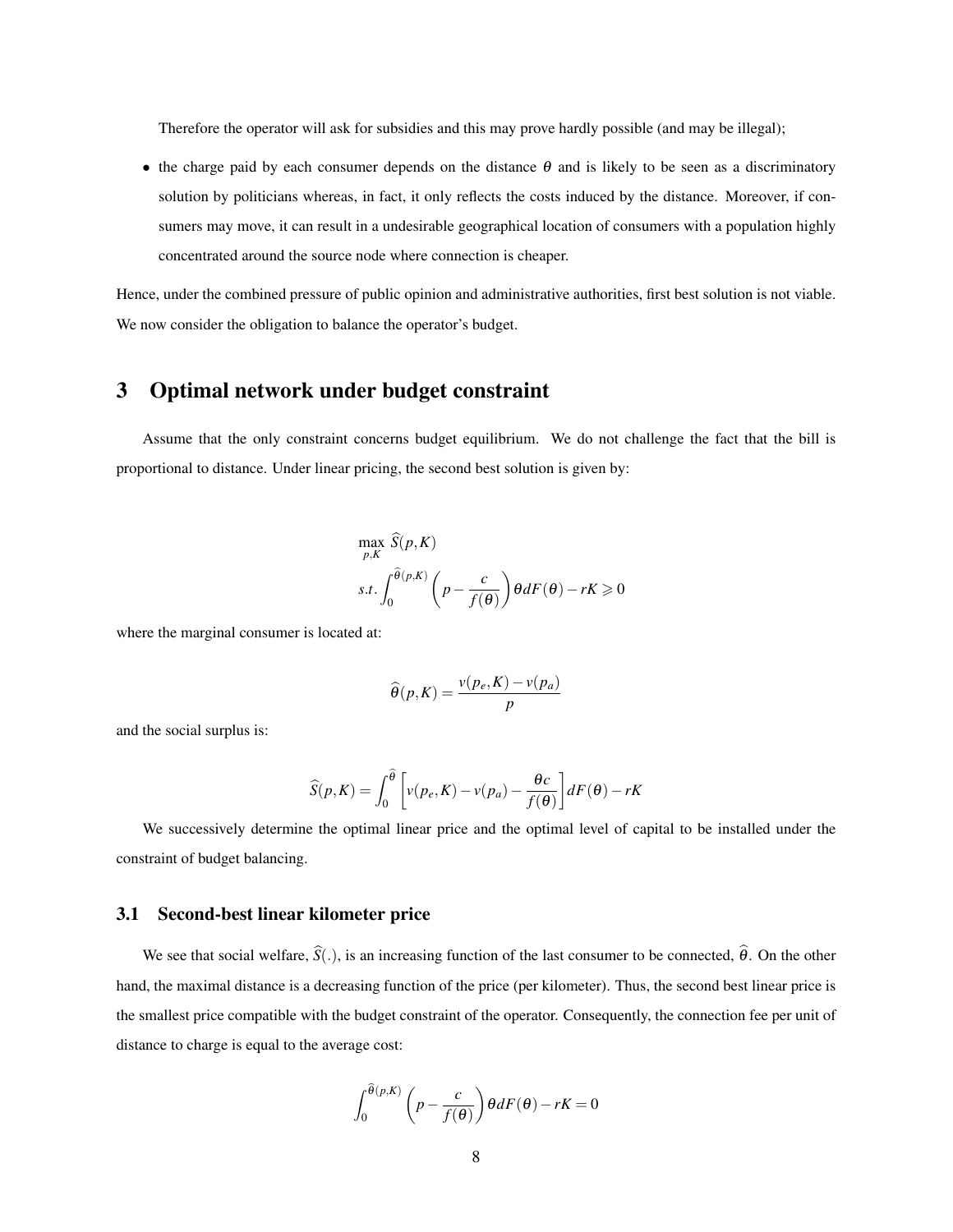Considering a uniform distribution between 0 and  $\bar{\theta}$ , the price per kilometer is:

$$
p^{SB} = \frac{1 - \sqrt{1 - 4\bar{\theta}Ac}}{2A} \tag{5}
$$

$$
\text{with } A = \frac{2rK\bar{\theta}}{[v(p_e, K) - v(p_a)]^2} \tag{6}
$$

 $p^{SB}$  exists if and only if  $A \in ]0, \frac{1}{4\bar{\theta}c}].$  Under this condition,<sup>11</sup> the second best price belongs to the interval *c* and  $2\bar{\theta}c$ .

For a given level of capital K, the price increases with respect to *c*, *r* and  $\bar{\theta}$ . Indeed, when the spatial dispersion  $\bar{\theta}$  increases, there are fewer spots of consumption that should be connected and the total population on which the operator can charge its common costs is reduced. Therefore, it has to charge connected consumers more.

Furthermore,  $p^{SB}$  decreases when the difference  $v(p_e, K) - v(p_a)$  raises, given *K*. This relation is surprising at first sight only. Indeed, the operator's objective is not to make the highest profit but rather to cover its costs, *rK*. So, the higher the difference  $v(p_e, K) - v(p_a)$  given the common cost to recoup, the larger the number of households connected to the public network and thus the price charged is closer to the first best one  $p^* = c/f(\theta)$ . The reason is the same as previously. If the number of consumers is higher, the operator has to charge each consumer less in order to balance its budget.

Finally, the effect of  $K$  on the second best price is ambiguous. In fact, if  $K$  is greater, the operator has to raise more and more resources (*A* is an increasing function of *K*) to cover the costs of the installed capital. On the other hand, if *K* increases, the interest to be connected to the public network is greater, that is the difference  $v(p_e, K) - v(p_a)$ is higher. As we have seen before, this implies that the number of potential consumers is greater and the per-capita contribution is lower. However, we know from section 2.2 that the function  $v(p_e, K)$  has to be strongly concave in *K* in order to have an interior solution. Consequently, we may consider that the case where *p SB* is an increasing function of  $K$  is probably more common.<sup>12</sup>

Knowing the second-best price, we now compute the optimal level of investment under budget constraint.

#### 3.2 Investment in quality

Taking into account the price  $p^{SB}$  which allows the operator to balance its budget, the best choice in terms of common equipments is given by:

<sup>&</sup>lt;sup>11</sup>We remark that if  $K \to 0$ , the budget constraint is trivially met with  $p = c/f(\theta)$ . At the other end of the validity interval, the

infrastructure costs are so high that pricing at average cost prevents consumers from connecting to the network.

<sup>12</sup>See an example in appendix B.2.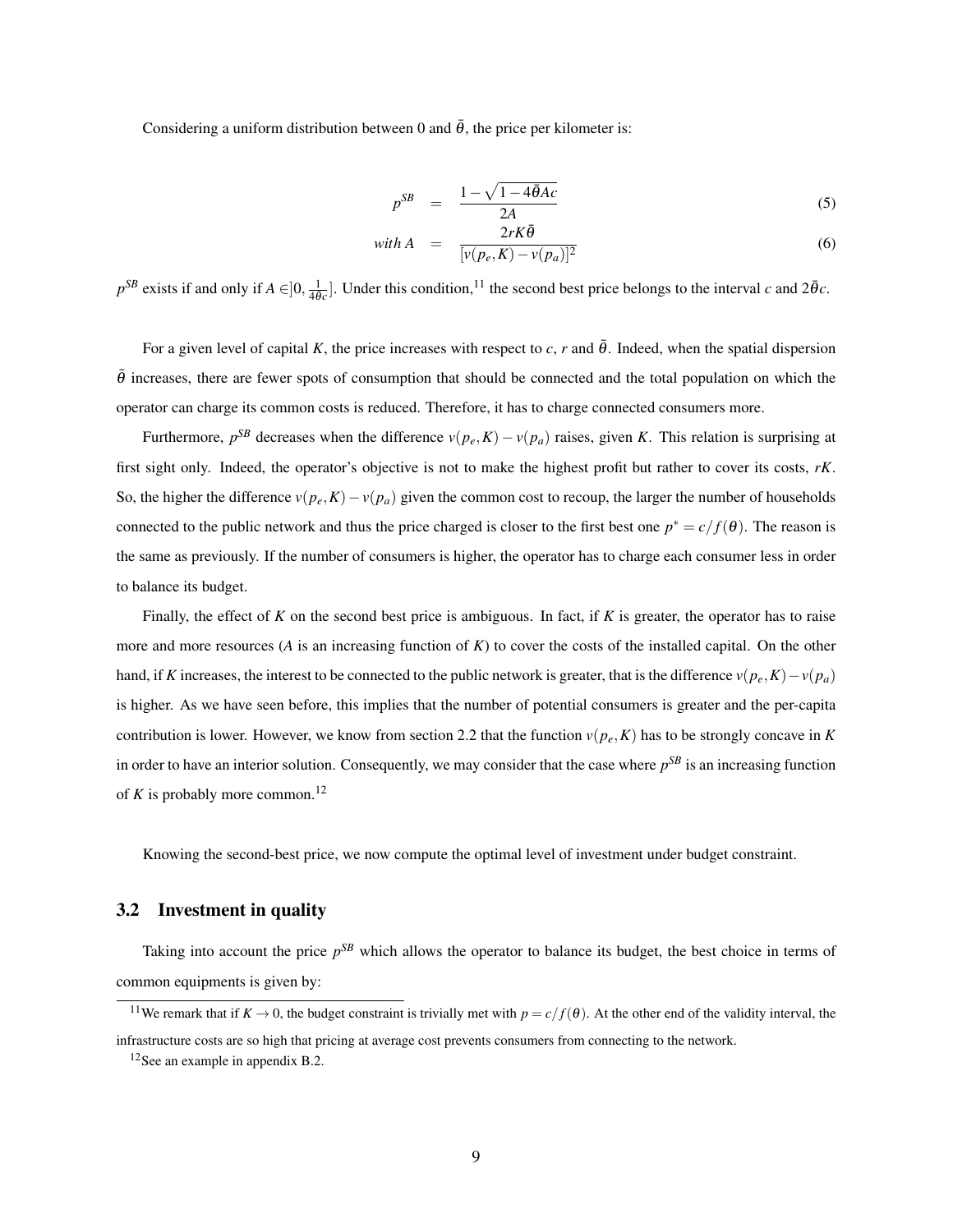$$
\max_{K} \int_{0}^{\widehat{\theta}(p^{SB}, K)} \left[ v(p_e, K) - v(p_a) - \frac{\theta c}{f(\theta)} \right] dF(\theta) - rK
$$

When consumers are uniformly distributed, the program can be written as follows:

$$
\max_{K} \left( \frac{p^{SB}}{\bar{\theta}} - \frac{c}{2} \right) \left( \widehat{\theta}(p^{SB}, K) \right)^2 - rK
$$

The first order condition that gives  $K^{SB}$ , is:

$$
-\frac{\hat{\theta}^2}{\bar{\theta}}\frac{\partial p^{SB}}{\partial K}\left(\frac{p^{SB}-\bar{\theta}c}{p^{SB}}\right)+2\hat{\theta}\left(\frac{p^{SB}}{\bar{\theta}}-\frac{c}{2}\right)\frac{\partial\hat{\theta}}{\partial K}=r
$$
\n(7)

Assume first that  $\frac{\partial p^{SB}}{\partial K}$  $\frac{\partial P^{2D}}{\partial K}$  is negligible. To compare  $K^{SB}$  and  $K^*$ , we can write from equations (4) and (7) that:

$$
\frac{v(p_e, K^*) - v(p_a)}{c\bar{\theta}^2} \frac{\partial v(p_e, K^*)}{\partial K} = \frac{v(p_e, K^{SB}) - v(p_a)}{p^{SB}} \frac{(2p^{SB} - \bar{\theta}c)}{\bar{\theta}p^{SB}} \frac{\partial v(p_e, K^{SB})}{\partial K}
$$
(8)

Given that  $\frac{1}{\theta_c} > \frac{2p - \bar{\theta}c}{p^2}$  $\frac{\partial}{\partial p^2}$ , we have:<sup>13</sup>

$$
\left[\nu(p_e, K^*) - \nu(p_a)\right] \frac{\partial \nu(p_e, K^*)}{\partial K} < \left[\nu(p_e, K^{SB}) - \nu(p_a)\right] \frac{\partial \nu(p_e, K^{SB})}{\partial K} \tag{9}
$$

The function  $v(.)$  is strongly concave in *K*, so the function  $\left[ [v(p_e, K) - v(p_a)] \frac{\partial v}{\partial K} \right]$  is decreasing in *K*. Then inequality (9) is satisfied only for  $K^{SB} < K^*$ . If now, we consider that  $\frac{\partial p^{SB}}{\partial K}$  $\frac{p^{\rho}}{\partial K} \neq 0$ , equation (8) becomes:

$$
\frac{v(p_e, K^*) - v(p_a)}{c\bar{\theta}^2} \frac{\partial v(p_e, K^*)}{\partial K} = -\frac{\widehat{\theta}^2}{\bar{\theta}} \frac{\partial p^{SB}}{\partial K} \left(\frac{p^{SB} - \bar{\theta}c}{p^{SB}}\right) + \frac{v(p_e, K) - v(p_a)}{p^{SB}\bar{\theta}} \frac{(2p^{SB} - \bar{\theta}c)}{p^{SB}} \frac{\partial v(p_e, K^{SB})}{\partial K} \tag{10}
$$

Keeping the assumption of a price increasing w.r.t. *K*, the equality in (10) is reached only if  $K^{SB}$  is lower than when  $\frac{\partial p^{SB}}{\partial K}$ *<sup>p*∞</sup> is negligible. Indeed, reducing the level of installed capital would increase the marginal utility  $\partial v(p_e, K^{SB})/\partial K$ <sup>, 14</sup> and then this would compensate the fact that  $\frac{\partial p^{SB}}{\partial K}$  $\frac{\partial p^{SB}}{\partial K}$  ≠ 0. In the other case, when  $\frac{\partial p^{SB}}{\partial K}$  < 0, we cannot give a clear answer concerning the ranking between  $K^{SB}$  and  $K^*$ .

To sum up, the budget constraint of the network operator implies that the tariff per kilometer is higher than in the first best solution (where  $p^* = c/f(\theta)$ ). Moreover, the optimal level of equipment that should be installed is lower than in the first best solution.<sup>15</sup> Hence, the size of the network under the budget constraint is reduced for two reasons illustrated in Figure 1:

<sup>&</sup>lt;sup>13</sup>This is true for any  $\{\bar{\theta}, c\}$  such as:  $\bar{\theta}c > 1$ .

<sup>14</sup>Remember that the net utility function is concave in *K*.

<sup>&</sup>lt;sup>15</sup>As said repeatedly, this is the most likely outcome but it is not guaranteed, since the effect of the capital installed on the price *p SB* is ambiguous.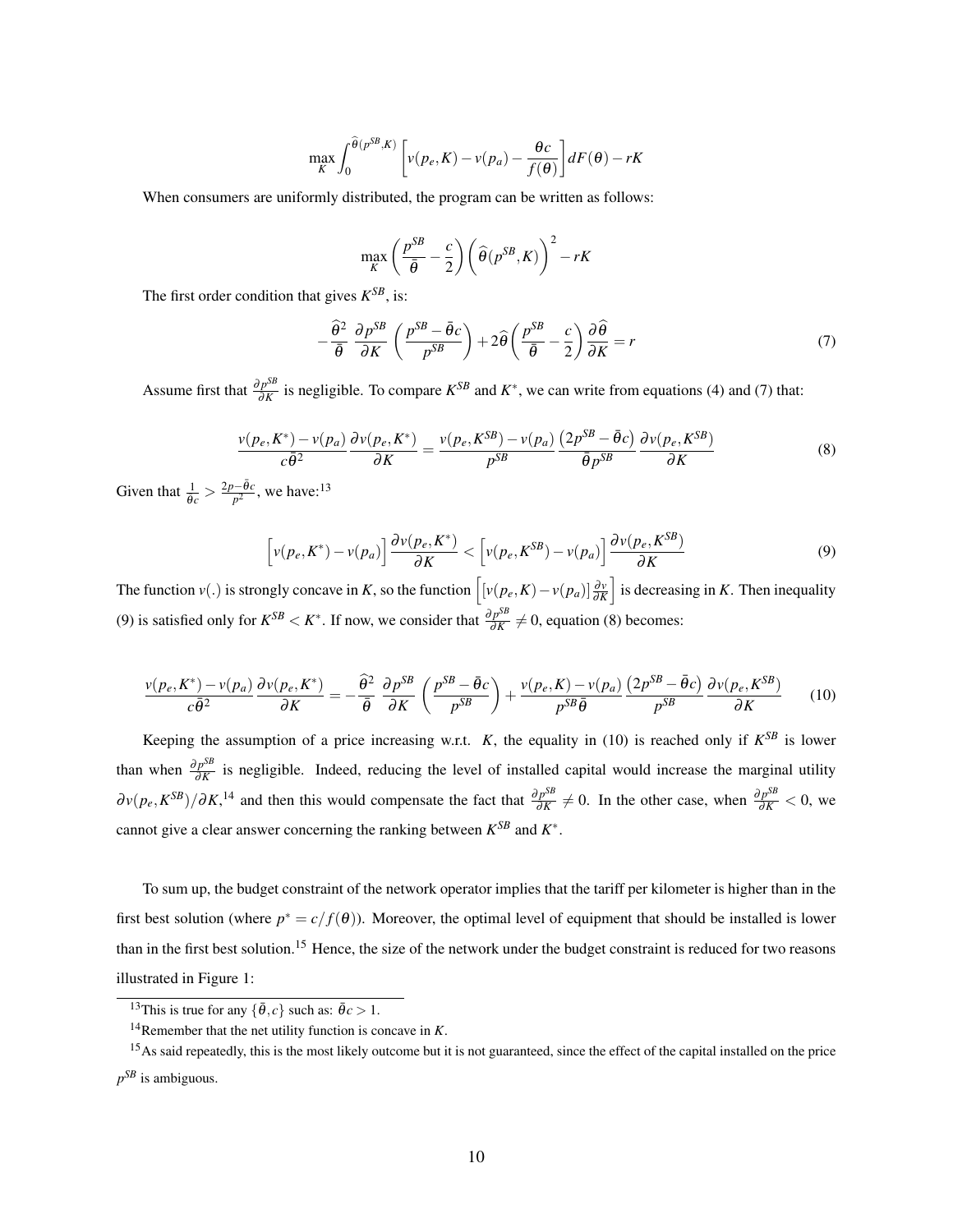

Figure 1: Linear tariff and budget constraint

- a lower level of installed capital reduces the willingness to pay of potential consumers, so the marginal consumer is nearer to the source point, which means that the number of connected people decreases;
- the level of price, higher than the marginal cost per consumer  $c/f(\theta)$ , weakens the incentive of consumers to be connected. Here again, the marginal consumer is closer to the entry point of electricity  $(\widehat{\theta} < \widetilde{\theta})$ .

### 4 Two-part tariff

For practical and/or political reasons, uniform pricing independently of distance is an obligation for the managers of distribution networks. Hereafter, we show that the constraint of uniform linear price joint with the obligation of budget balancing leads to a corner solution. It means that either everyone or nobody will be connected. Then, we assume that the price constraint only applies to the common costs and we introduce a two-part tariff. We consider two solutions to approximate first best: either pricing distance at marginal cost or serving the same number of consumers as at first best. In the latter case, the tariff can be viewed as a redistributive tool from the consumers who are located close to the head of the network to those who are at remote locations.

#### 4.1 Uniform linear tariff and two-part tariff

A uniform linear price  $p^u$  covering all the costs is such that: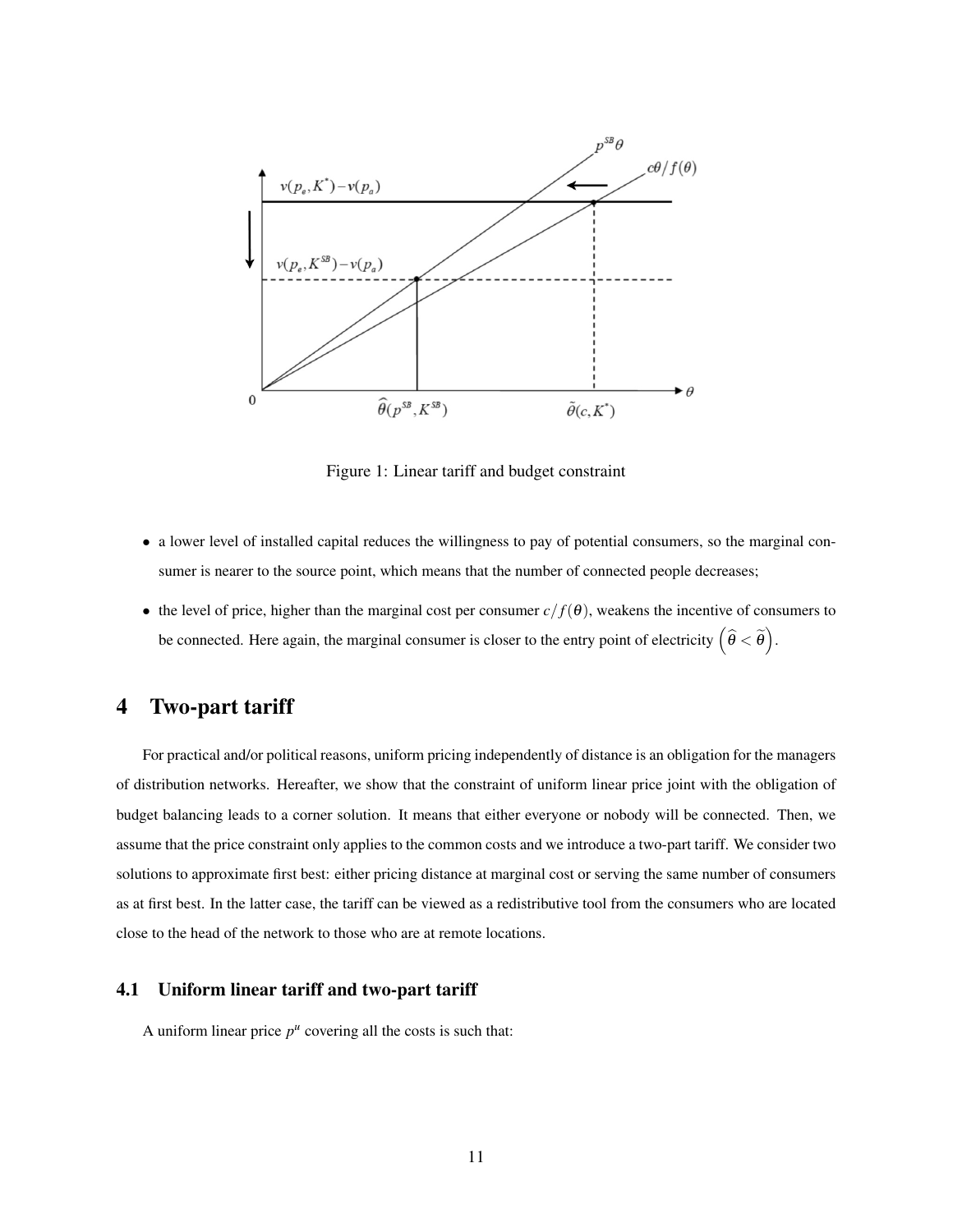$$
p^{u} F\left[\theta^{u}(p^{u}, K)\right] - \int_{0}^{\theta^{u}(p^{u}, K)} \frac{c\theta}{f(\theta)} dF(\theta) - rK \ge 0
$$
  

$$
\theta^{u}(p^{u}, K): v(p_{e}, K) - p^{u} = v(p_{a})
$$

Since the only difference between agents is the distance between their location and the head of the network, if the operator fixes a uniform price per consumer, all potential consumers will react in the same way. If the price  $p<sup>u</sup>$ is very low, everyone would be connected to the network since  $v(p_e, K) - p^u > v(p_a)$  for all  $\theta$ . Otherwise, nobody would be in the network. That is, depending on the value of  $p^u$ , either  $\theta^u = 0$  or  $\theta^u = \bar{\theta}$ . These two solutions are far from the optimal criterion established previously. In other words, under a uniform linear tariff, the choice of the network size is political.<sup>16</sup>

Remember that the distributor has to balance his budget. When everybody is connected, he fixes a price  $p<sup>u</sup>$  to cover total cost:

$$
p^u \geqslant cE(\theta) + rK
$$

where  $E(\theta) = \int_0^{\bar{\theta}} \theta d\theta$  is the average distance between consumers and the head of the network. The optimal level of investment is determined by maximizing social welfare:

$$
\max_{K} [v(p_e, K) - v(p_a)] - cE(\theta) - rK
$$

So that  $K^u$  is the solution to:

$$
\frac{\partial v(p_e, K^u)}{\partial K} = r
$$

Now, depending on  $p^u$  and  $K^u$ , we face two cases:

- $v(p_e, K^u) v(p_a) \geqslant p^u \geqslant cE(\theta) + rK^u$ ; then the operator can connect everyone without losing money;
- $v(p_e, K^u) v(p_a) \leq cE(\theta) + rK^u$ ; to persuade consumers to be connected, the operator should fix a uniform price per consumer which is so low that its accounts would not be balanced.

Both cases may appear in different regions of a given country since costs are highly related to the geographical area under consideration.

<sup>&</sup>lt;sup>16</sup>In developed countries, the political choice is generally to connect everyone. Universal service obligations also exist in water distribution where it can be justified by public health considerations. By contrast, there is no obligation to connect agents in natural gas or cable-tv distribution.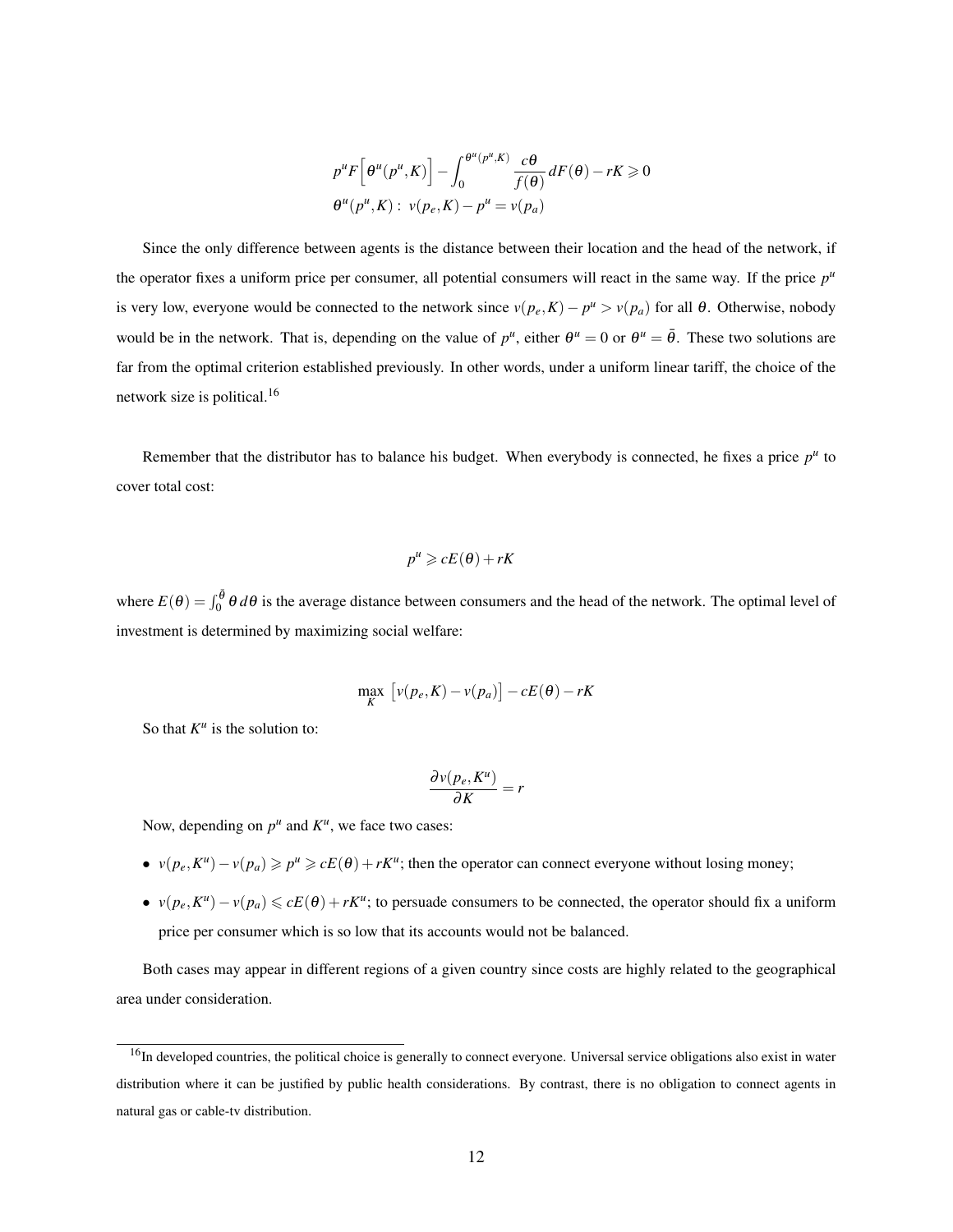An intermediate solution between a linear tariff per kilometer and a uniform fee per consumer rests on the combination of a fixed part and a variable one, that is on a two-part tariff. The operator implements a tariff  $p_f + \theta p$ for consumers connected at distance  $\theta$  from the entry point of energy in the network. Under two-part tariff, the marginal consumer is defined by:

$$
\ddot{\theta}(p_f, p, K) = \frac{\Delta v - p_f}{p}
$$
  
where  $\Delta v \stackrel{def}{=} v(p_e, K) - v(p_a)$ 

In what follows, we consider successively two types of two-part tariff, each having a characteristic of the firstbest solution. We first consider a two-part tariff constrained by a service obligation, i.e. the operator has to serve the same area (same marginal consumer  $\tilde{\theta}(c,K)$ ) and invest the same amount of capital  $K^*$  as in the first best solution. Then, we consider a two-part tariff for which the coefficient of the variable part is equal to the marginal cost per kilometer.

#### 4.2 Second-best two-part tariffs

We know that the social welfare is maximum at  $\tilde{\theta}(c, K^*) = \Delta v/c\bar{\theta}$  since it is the first-best solution. The marginal consumer  $\check{\theta}(p_f, p, K^*) = \Delta v/c\bar{\theta}$  can be reached by any combination  $p, p_f$  such that

$$
p_f + \frac{p\Delta v}{c\bar{\theta}} - \Delta v = 0
$$
\nwhere  $p > 0$  and  $p_f < \Delta v$ . (11)

For any prices above this frontier, the marginal consumer is smaller than  $\tilde{\theta}(c, K^*)$ , that is closer to the head of the network. For instance, if *p* and  $p_f$  satisfy  $p_f + p\Delta v/2c\bar{\theta} - \Delta v = 0$ , the marginal consumer is  $\tilde{\theta}(c, K^*)/2$ .

We now examine under which conditions a pair of prices satisfying first best could also balance the budget of the operator. The budget constraint is:

$$
\breve{p}_f \frac{\widetilde{\theta}(c, K^*)}{\bar{\theta}} + \frac{\widetilde{\theta}(c, K^*)^2}{2} \left(\frac{\breve{p}}{\bar{\theta}} - c\right) - rK^* = 0
$$

Replacing  $p_f$  from the relation (11) we obtain:

$$
\frac{p}{2\bar{\theta}} \left(\frac{\Delta v}{c\bar{\theta}}\right)^2 + \left(\Delta v - p\frac{\Delta v}{c\bar{\theta}}\right) \frac{\Delta v}{c\bar{\theta}^2} - \frac{c}{2} \left(\frac{\Delta v}{c\bar{\theta}}\right)^2 - rK^* = 0
$$
  

$$
\Leftrightarrow \frac{\Delta v^2}{2(c\bar{\theta})^2} \left[c - \frac{p}{\bar{\theta}}\right] - rK^* = 0
$$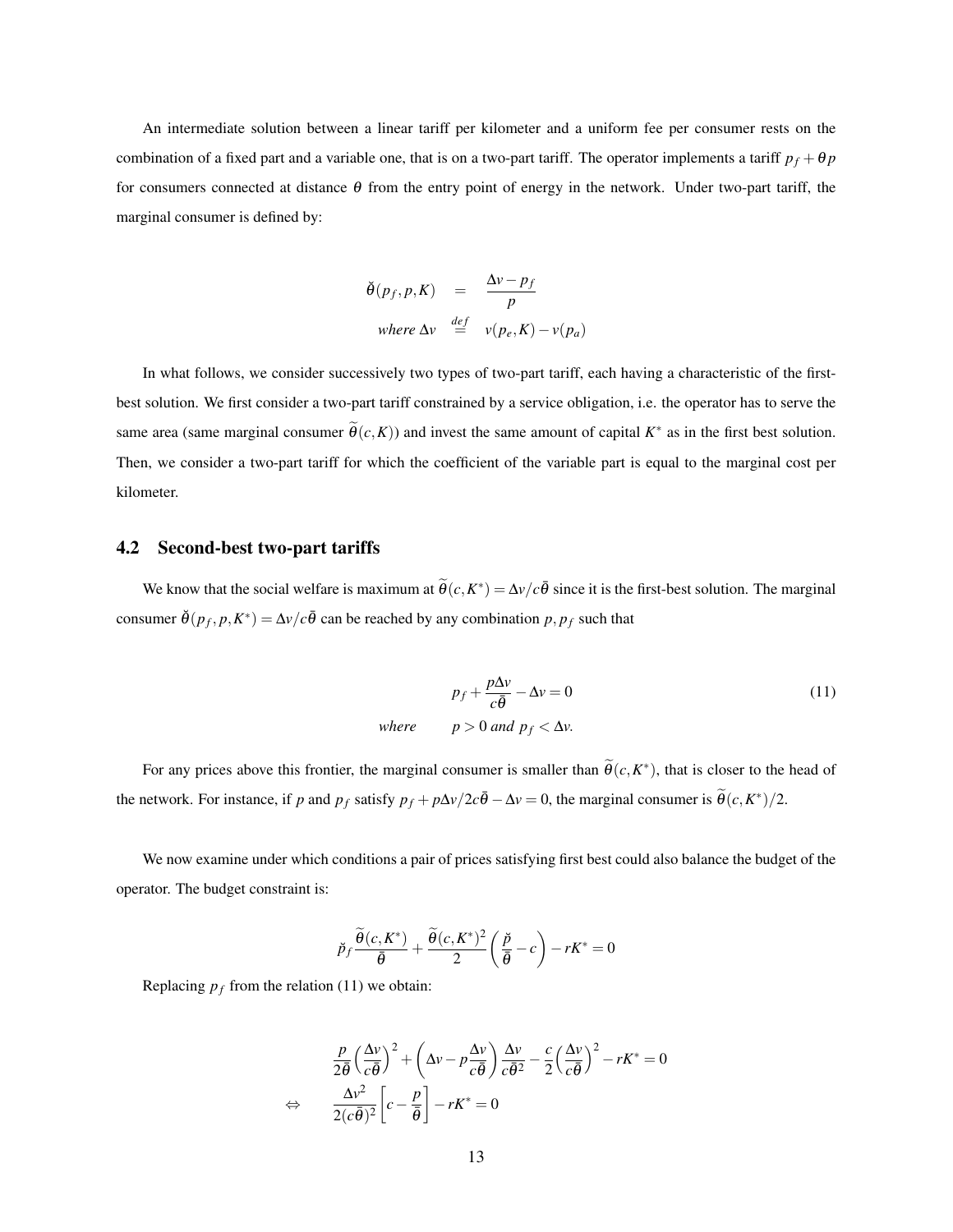It clearly appears that this equation can be satisfied only for  $p < c\bar{\theta}$ , i.e. if the variable part of the tariff is below the marginal cost per kilometer.

As illustrated in Figure 2, whereas a second-best linear price would require  $p^{SB} > p^* = c\bar{\theta}$ , the two-part tariff  $\breve{p}_f$ ,  $\breve{p}$  requires  $\breve{p} < c\bar{\theta}$  and the financial equilibrium is reached thanks to the fixed part of the tariff.



Figure 2: Two-part tariff

#### 4.3 Characteristics of the second-best two-part tariff

From the former section, the pair  $\check{p}_f$ ,  $\check{p}$  that maximizes welfare under the budget balancing constraint satisfies the pair of equations:

$$
\begin{cases}\n\check{p}_f \frac{\tilde{\theta}(c, K^*)}{\tilde{\theta}} + \frac{\tilde{\theta}(c, K^*)^2}{2} \left(\frac{\check{p}}{\tilde{\theta}} - c\right) - rK^* = 0 \\
\check{p}_f = \left(v(p_e, K^*) - v(p_a)\right) \left(1 - \frac{\check{p}}{\tilde{\theta}c}\right)\n\end{cases} \tag{12}
$$

Solving this system, we obtain:

$$
\begin{cases}\n\check{p} = \bar{\theta}c(1 - A^*\bar{\theta}c) & \text{per kilometer} \\
\check{p}_f = (v(p_e, K^*) - v(p_a))A^*\bar{\theta}c & \text{per consumer}\n\end{cases}
$$
\n(13)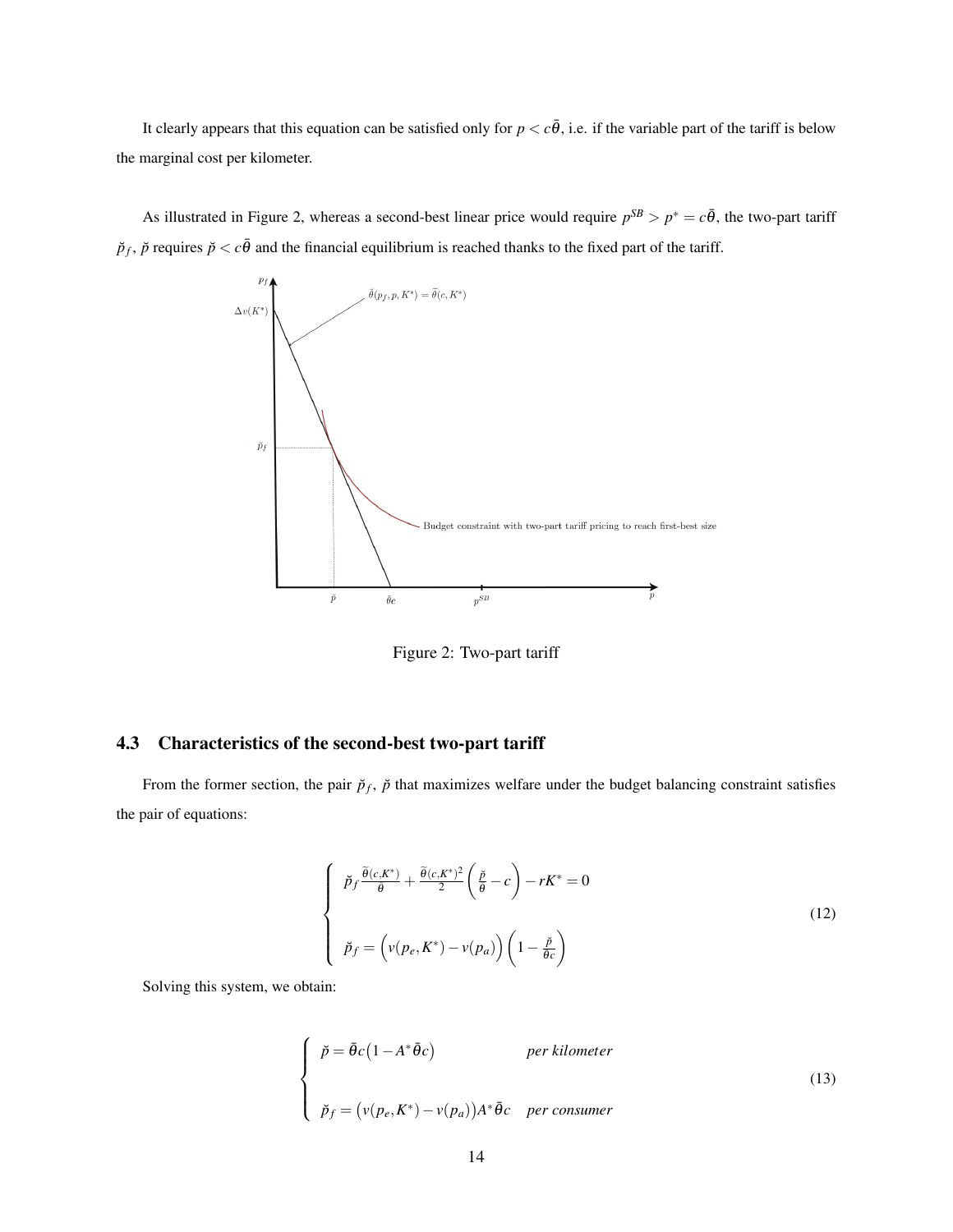where  $A^*$  is the function defined in (6) valued at  $K^*$ .

Clearly the price per kilometer  $\check{p}$  is lower than the marginal cost per consumer  $\bar{\theta}c$ . The fixed part of the tariff is used to balance the accounts.

The fixed part of the tariff plays two roles. It simultaneously allows the operator to balance its accounts and it is a redistributive tool between customers. Indeed, since it is required both to connect as many clients as at first best and to balance the budget, one has to decrease the cost per kilometer of marginal consumers, and therefore to price the kilometer below marginal cost. As compared with first best and with second best under linear price, the clients close to the head of the network are worse off since they have little advantage from paying less for the small number of kilometers of line necessary to connect them; indeed they consume only a small amount of this service. On the other hand, they have to pay a fixed part which is higher for two reasons: i) it is used to balance the accounts and ii) the common cost is bigger since equipments at first best are more important than under second-best linear pricing. There exists a cross-subsidy from customers located close to the grid head to consumers located far from it. The graph of Figure 3 illustrates this redistributive effect.



Figure 3: Two-part tariff under service constraint

#### 4.4 Two-part tariff with marginal cost per kilometer

Pricing below marginal cost can be viewed as unfair as it results in the redistributive effect analyzed in the former section. Assume then that some regulation imposes that the variable part of the tariff charged to each consumer must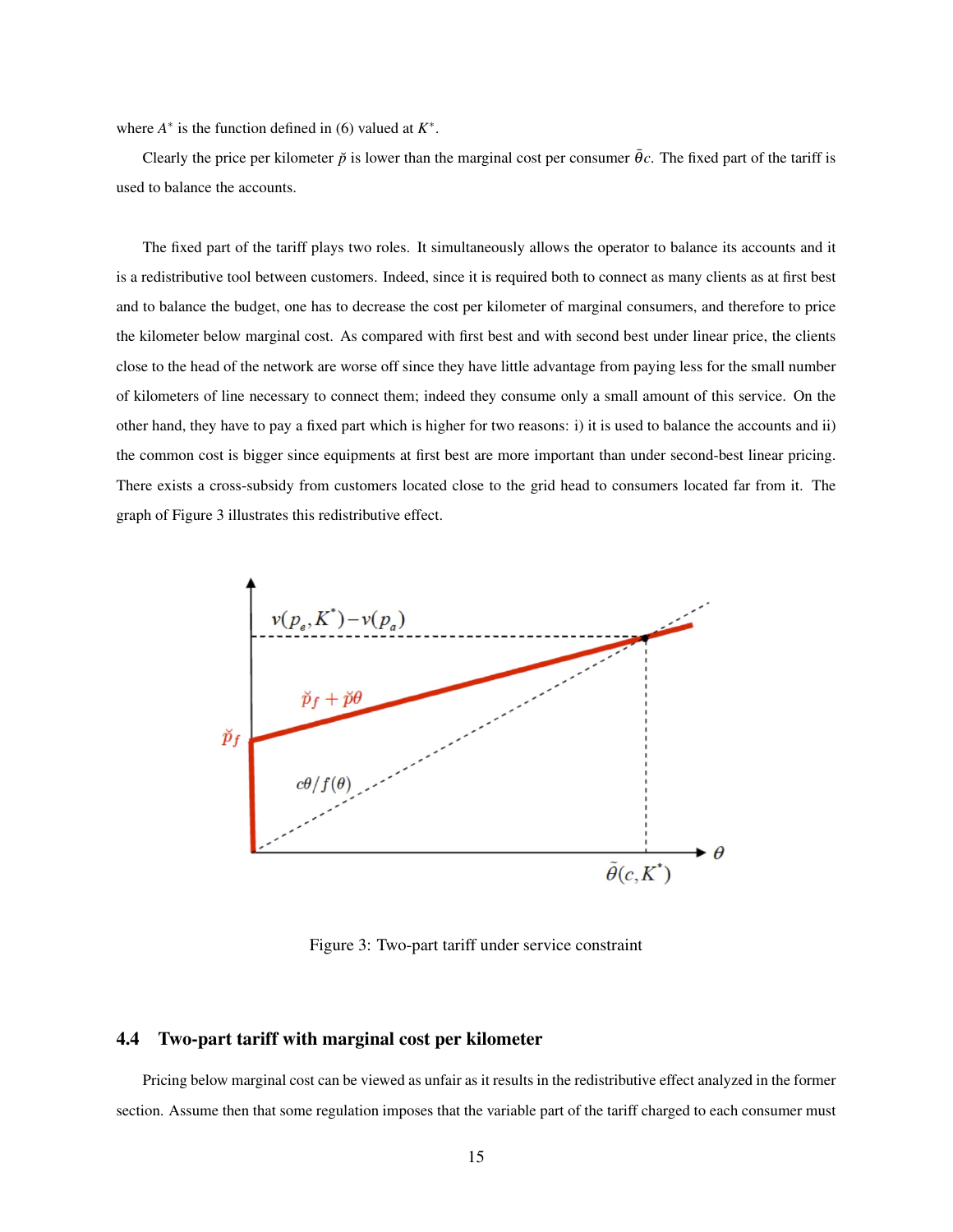reflect the unit kilometer cost of connection,  $p = c\bar{\theta}$ . Hence, the operator is left with financing the common costs, *rK*, through the fixed part of the tariff. One possible allocation of the common cost is the average value:

$$
p_f = \frac{rK}{F\left[\check{\theta}(p_f, c, K)\right]}
$$
  
where  $\check{\theta}(p_f, p, K) = \frac{(v(p_e, K) - v(p_a) - p_f)f(\check{\theta})}{c}$ 

In the case where consumers are uniformly distributed between 0 and  $\bar{\theta}$ , the fixed part is equal to:

$$
p_f = \frac{v(p_e, K) - v(p_a)}{2} \left(1 - \sqrt{1 - 2\bar{\theta}Ac}\right)
$$
\n(14)

where A is defined in equation (6). The fixed part of the tariff is an increasing function of both the marginal cost of the capital installed *r* and the dispersion of consumers. Indeed, if potential consumers are highly dispersed the number of agents for whom connection is socially profitable is lower. Then, the operator has to increase the fixed fee per capita in order to cover the common costs. Moreover, when the marginal cost per kilometer  $c$  increases, the marginal consumer is nearer to the head of the network. Then there will be less consumers connected to the network and, hence, the operator has to charge each connected consumer more in order to cover the common cost *rK*. Here again, the impact of a variation of *K* on the fixed part *p<sup>f</sup>* is ambiguous. However, assuming that the fixed part of the tariff is an increasing function of the level of capital installed is a reasonable assumption.

Given the coefficients of the two-part tariff constrained by the pricing rule of kilometers, the optimal level of capital under the uniform distribution of  $\theta$  is determined by the following program:

$$
\max_{K} \frac{\check{\theta}(p_f, c, K)}{\bar{\theta}} \bigg[ \check{\theta}(p_f, c, K) \frac{c\bar{\theta}}{2} + p_f \bigg] - rK
$$

The optimal level of capital is  $K^f$ , implicitly defined by:

$$
-\frac{p_f}{c\bar{\theta}^2} \frac{\partial p_f}{\partial K} + \frac{v(p_e, K^f) - v(p_a)}{c\bar{\theta}^2} \frac{\partial v(p_e, K^f)}{\partial K} = r
$$
\n(15)

The second term in the left-hand-side of equation (15) has the same form as the marginal gain in the first best solution (see equation (4)). Since we have assumed that the fixed part of the tariff is an increasing function of the level of capital, the first term in the LHS is negative. Thus, to satisfy the equality, we must have:

$$
\left[\nu(p_e, K^f) - \nu(p_a)\right] \frac{\partial \nu(p_e, K^f)}{\partial K} > \left[\nu(p_e, K^*) - \nu(p_a)\right] \frac{\partial \nu(p_e, K^*)}{\partial K}
$$

hence,  $K^f < K^*$ . We observe the same bias as in the linear tariff, but the distortion is, *a priori*, weaker since the cost per kilometer is constrained to be equal to the marginal cost per consumer  $c/f(\theta)$ .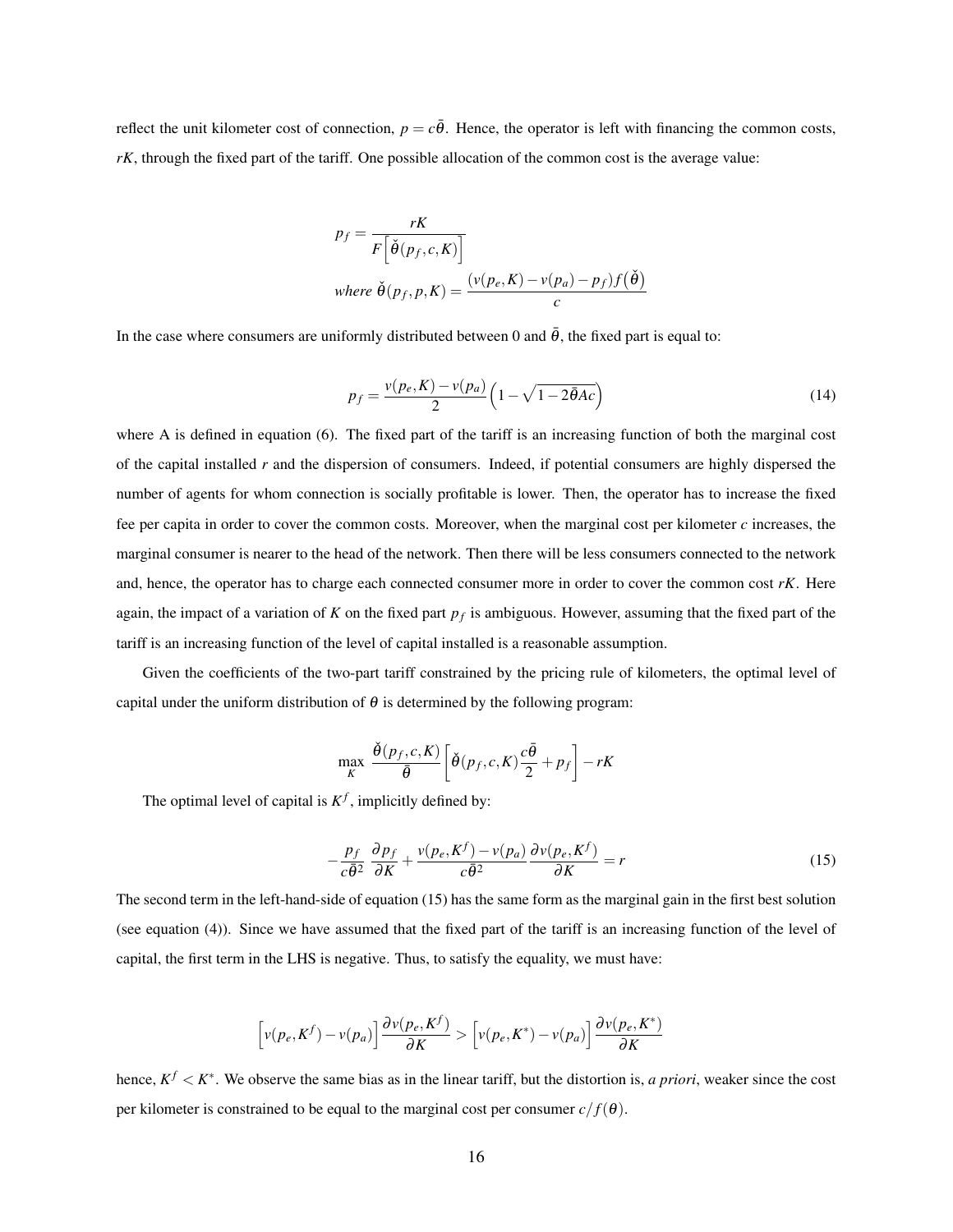### 5 Concluding remarks

In this paper, we have given economic foundations to the pricing of access to electricity distribution networks. We have shown when it is and when it is not optimal to connect all households to the network. Depending on the common costs and on the energy price differential,  $p_a - p_e$ , the marginal consumer is close or far from the head of the network. The implementation of first best through linear tariffs would entail two drawbacks: i) the net profit of the operator would be negative and ii) the charge paid by each consumer would be proportional to the distance, which would be viewed as discriminatory by politicians.

To skip these drawbacks, we have studied the behavior of a regulated distributor concerning the linear price level and the amount of capital installed. As we can suspect, under the obligation to balance the budget, the number of individuals for which the connection to the network is optimal is lower than at first best. Moreover, as we know for such activities with public service obligations, the distributors face additional constraints. We have studied the implementation of a uniform tariff across customers. When the operator implements a two-part tariff with a variable part equal to the marginal cost per kilometer for each consumer, the distortion is slighter than in the non uniform linear tariff case. Finally, when distributor has to serve as many consumers as at first best, we have found that the two-part tariff requires a variable part lower than the marginal cost per kilometer and the financial equilibrium is reached thanks to the fixed part of the tariff.

For further research, several ways may be followed to obtain a model closer to the real activity of the electricity distribution. In particular, we may introduce in the model thermal losses that are an important part of the distribution activity. Taking into account regional differences in the geographical distribution of consumers would allow to address distributive effects among regions. Finally, it would also be interesting to include embedded intermittent sources of electricity and to see how these new energy sources may change the design of the network and the behavior of the distributors.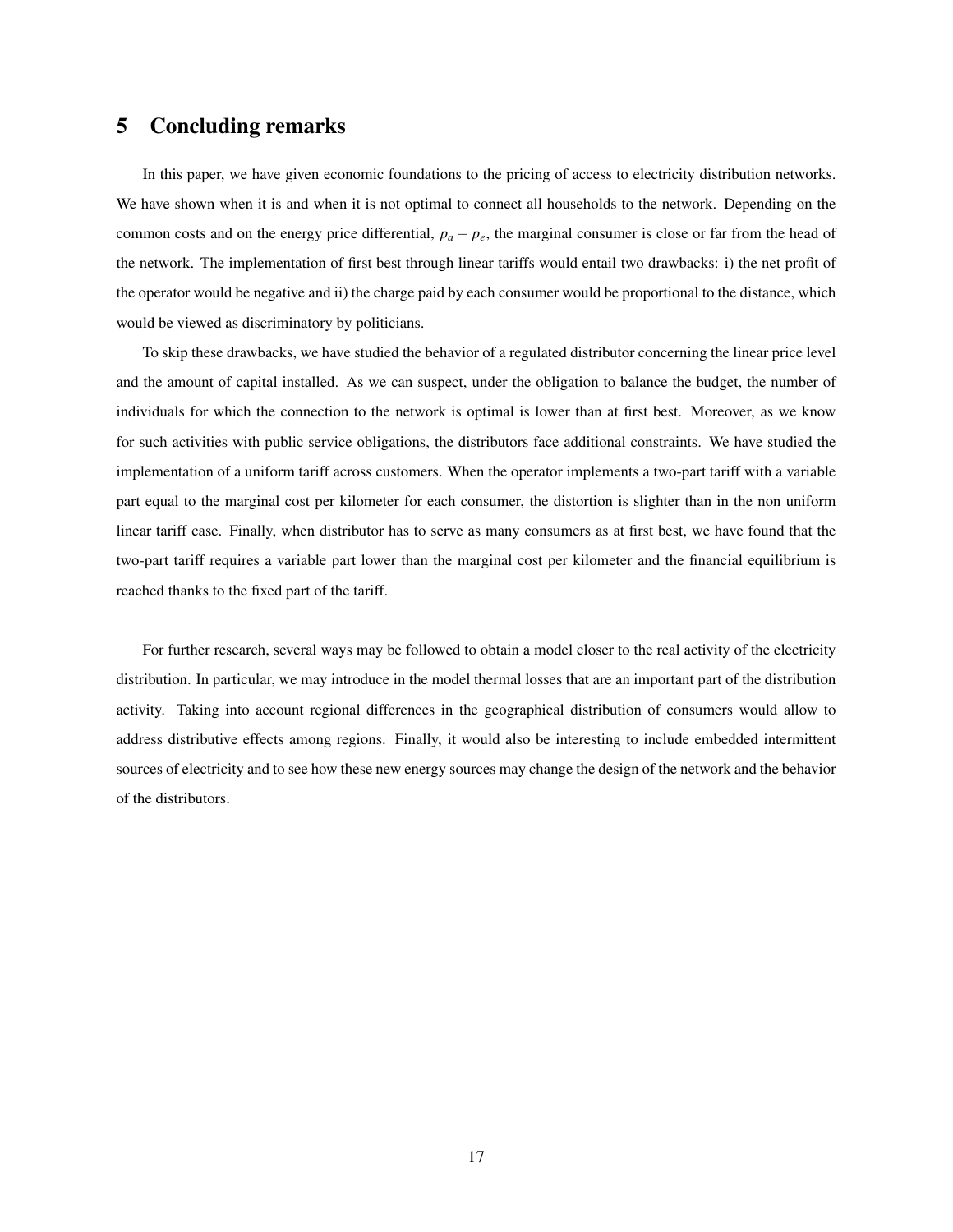# Appendices

# A Restriction of the shape of the function  $v(p_e, K)$

To have an interior solution for the social surplus maximization at first best, we need to have a social surplus function concave in K. So, we have:

$$
\frac{\partial^2 S}{\partial K^2} < 0
$$
\n
$$
\Leftrightarrow \quad \frac{\partial v}{\partial K} \frac{1}{c \bar{\theta}^2} \frac{\partial v}{\partial K} + \frac{\Delta v}{c \bar{\theta}^2} \frac{\partial^2 v}{\partial K^2} < 0
$$
\n
$$
\Leftrightarrow \quad \frac{\Delta v}{c \bar{\theta}^2} \frac{\partial^2 v}{\partial K^2} < -\left[\frac{\partial v}{\partial K}\right]^2 \frac{1}{c \bar{\theta}^2}
$$
\n
$$
\Leftrightarrow \quad \frac{\partial^2 v}{\partial K^2} < -\frac{1}{\Delta v} \left[\frac{\partial v}{\partial K}\right]^2
$$

hence, we see that to have a positive interior solution, we need to have a function  $v(p_e, K)$  strongly concave in  $K$ .

# B The optimal network under budget constraint

#### B.1 Determination of the optimal price

From the budget constraint, we know that the optimal price is such that:

$$
\int_0^{\theta(p,K)} \left( p - \frac{c}{f(\theta)} \right) \theta dF(\theta) - rK = 0
$$
  

$$
\Leftrightarrow \qquad \int_0^{\hat{\theta}(p,K)} p\theta f(\theta) d\theta - \int_0^{\hat{\theta}(p,K)} c\theta d\theta - rK = 0
$$

Since  $\theta$  is uniformly distributed between 0 and  $\bar{\theta}$ , the previous equation is equal to:

$$
\frac{p}{\bar{\theta}} - rK = 0
$$
\n
$$
\Leftrightarrow \qquad \left(\frac{p}{\bar{\theta}} - c\right) \left[\frac{\theta^2}{2}\right]_0^{\frac{\Delta v}{p}} - rK = 0
$$
\n
$$
\Leftrightarrow \qquad \frac{(\Delta v)^2}{2\bar{\theta}p} - c\frac{(\Delta v)^2}{2p^2} - rK = 0
$$
\n
$$
\Leftrightarrow \qquad 2rKp^2 - \frac{(\Delta v)^2}{\bar{\theta}}p + c(\Delta v)^2 = 0 \tag{16}
$$

Since the social welfare is a decreasing function of the price that should be fixed,  $p^{SB}$  is the smallest price which is compatible with the equation (16). So we find that  $p^{SB}$  is equal to: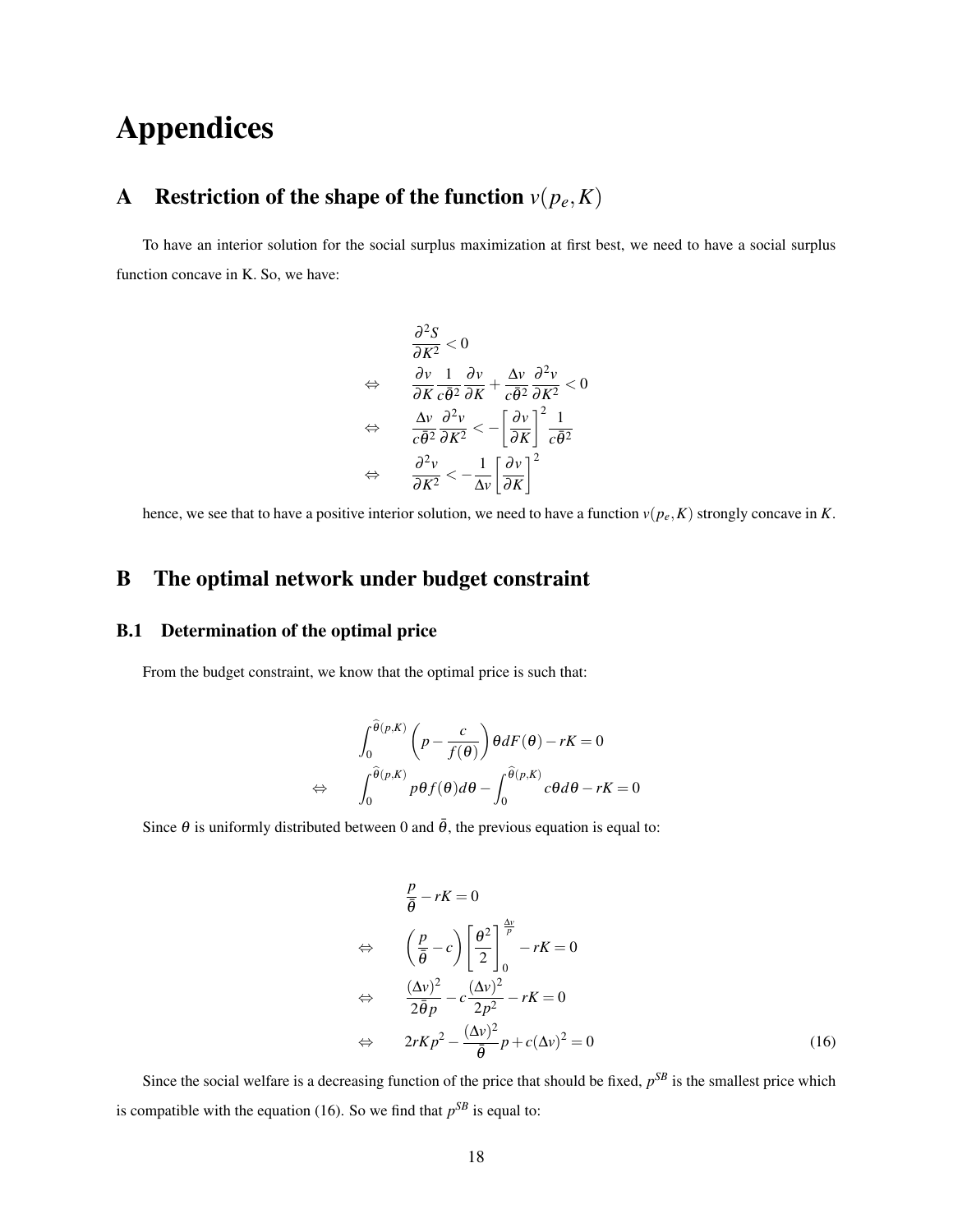$$
p^{SB} = \frac{\frac{(\Delta v)^2}{\tilde{\theta}} - \sqrt{\frac{(\Delta v)^4}{\tilde{\theta}^2} - 8rKc(\Delta v)^2}}{4rK}
$$

Let us set that:

$$
A = \frac{2rK\bar{\theta}}{[v(p_e, K) - v(p_a)]^2}
$$

Hence, we have:

$$
p^{SB} = \frac{1 - \sqrt{1 - 4\bar{\theta}Ac}}{2A}
$$

It is easy to check that  $p^{SB}$  exists if and only if  $A \in [0, \frac{1}{4\theta_c}]$ .

#### B.2 Example

Consider the example where  $v(p_a) = 0$  and  $v(p_e, K) = \frac{K^n}{p_a}$  $\frac{R^n}{p_e}$  with  $n > 0$  and  $p_e = 1$ . Thus, we have:

$$
\frac{\partial v}{\partial K} = nK^{n-1} \text{ and } \frac{\partial^2 v}{\partial K^2} = n(n-1)K^{n-2}
$$

To have an interior solution for the maximization of the social welfare under balancing budget, the second order condition leads to  $0 < n < 1$ . Let us assume that  $n < 1/2$ , in this case, we have a maximum in which  $A = 2r\bar{\theta}K^{1-2n}$ . For such *n*, we see easily that *A* increases with respect to K. We have to determine if  $p^{SB}$  is an increasing function of *A*:

$$
\frac{\partial p^{SB}}{\partial A} = \frac{2A \frac{4\bar{\theta}c}{\sqrt{1-4\bar{\theta}Ac}} - 2\left(1 - \sqrt{1 - 4\bar{\theta}Ac}\right)}{(2A)^2}
$$

$$
= \frac{8\bar{\theta}Ac - 2\left(\sqrt{1 - 4\bar{\theta}Ac} - (1 - 4\bar{\theta}Ac)\right)}{\left(\sqrt{1 - 4\bar{\theta}Ac}\right)(2A)^2}
$$

$$
= \frac{2\left(1 - \sqrt{1 - 4\bar{\theta}Ac}\right)}{\left(\sqrt{1 - 4\bar{\theta}Ac}\right)(2A)^2} > 0
$$

Hence, the price at second best is an increasing function of parameter *A*. As we have seen above, *A* increases w.r.t. *K* since *K* has a positive effect on the quality of the network; so the price in that case is an increasing function of the level of installed capital.

#### B.3 Optimal level of capital

The optimal level of capital comes from the maximization of the social welfare, that is: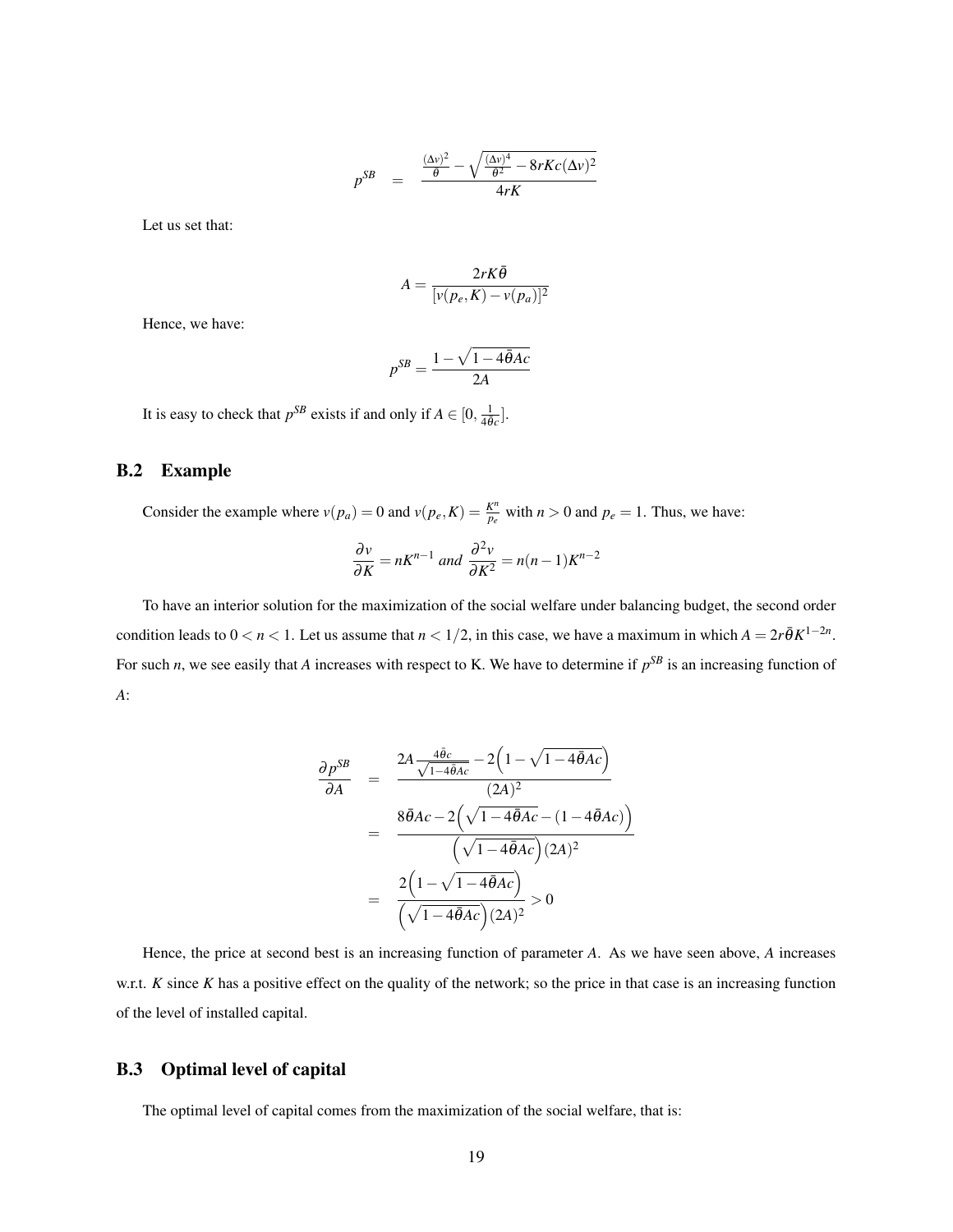$$
\max_{K} \int_{0}^{\widehat{\theta}(p^{SB}, K)} \left[ v(p_e, K) - v(p_a) - \frac{\theta c}{f(\theta)} \right] dF(\theta) - rK
$$
  

$$
\Leftrightarrow \max_{K} \frac{\Delta v}{\widehat{\theta}} \left( \widehat{\theta}(p^{SB}, K) \right) - \frac{c}{2} \left( \widehat{\theta}(p^{SB}, K) \right)^2 - rK
$$

We know that the last customer that should be connected is defined by:

$$
\widehat{\theta}(p^{SB}, K) = \frac{v(p_e, K) - v(p_a)}{p^{SB}}
$$

Hence, the previous program becomes:

$$
\max_{K} \frac{p^{SB}}{\hat{\theta}} \frac{\Delta v}{p^{SB}} \left( \hat{\theta}(p^{SB}, K) \right) - \frac{c}{2} \left( \hat{\theta}(p^{SB}, K) \right)^2 - rK
$$
  
\n
$$
\Leftrightarrow \quad \max_{K} \frac{p^{SB}}{\hat{\theta}} \left( \hat{\theta}(p^{SB}, K) \right)^2 - \frac{c}{2} \left( \hat{\theta}(p^{SB}, K) \right)^2 - rK
$$
  
\n
$$
\Leftrightarrow \quad \max_{K} \left( \frac{p^{SB}}{\hat{\theta}} - \frac{c}{2} \right) \left( \hat{\theta}(p^{SB}, K) \right)^2 - rK
$$

The first order condition is:

$$
\frac{\widehat{\theta}^2}{\overline{\theta}} \frac{\partial p^{SB}}{\partial K} + 2\widehat{\theta} \left( \frac{p^{SB}}{\overline{\theta}} - \frac{c}{2} \right) \left( \frac{\partial \widehat{\theta}}{\partial K} + \frac{\partial \widehat{\theta}}{\partial p^{SB}} \frac{\partial p^{SB}}{\partial K} \right) = r
$$
  

$$
\Leftrightarrow \qquad \frac{\partial p^{SB}}{\partial K} \left( \frac{\widehat{\theta}^2}{\overline{\theta}} + 2\widehat{\theta} \frac{\partial \widehat{\theta}}{\partial p^{SB}} \left( \frac{p^{SB}}{\overline{\theta}} - \frac{c}{2} \right) \right) + 2\widehat{\theta} \left( \frac{p^{SB}}{\overline{\theta}} - \frac{c}{2} \right) \left( \frac{\partial \widehat{\theta}}{\partial K} \right) = r
$$

We can easily express the first derivative of  $\hat{\theta}$  with respect to the price  $p^{SB}$ :

$$
\frac{\partial \widehat{\theta}}{\partial p^{SB}} = -\frac{\Delta v}{(p^{SB})^2} = -\frac{\widehat{\theta}}{p^{SB}}
$$

So, the first order condition derived above is:

$$
\frac{\partial p^{SB}}{\partial K} \left( \frac{\hat{\theta}^2}{\bar{\theta}} - 2 \hat{\theta} \frac{\hat{\theta}}{p^{SB}} \left( \frac{p^{SB}}{\bar{\theta}} - \frac{c}{2} \right) \right) + 2 \hat{\theta} \left( \frac{p^{SB}}{\bar{\theta}} - \frac{c}{2} \right) \left( \frac{\partial \hat{\theta}}{\partial K} \right) = r
$$
\n
$$
\Leftrightarrow \quad \frac{\partial p^{SB}}{\partial K} \frac{\hat{\theta}^2}{\bar{\theta}} \left[ 1 - 2 \frac{\bar{\theta}}{p^{SB}} \left( \frac{p^{SB}}{\bar{\theta}} - \frac{c}{2} \right) \right] + 2 \hat{\theta} \left( \frac{p^{SB}}{\bar{\theta}} - \frac{c}{2} \right) \left( \frac{\partial \hat{\theta}}{\partial K} \right) = r
$$
\n
$$
\Leftrightarrow \quad \frac{\partial p^{SB}}{\partial K} \frac{\hat{\theta}^2}{\bar{\theta}} \left[ -1 + \frac{\bar{\theta}c}{p^{SB}} \right] + 2 \hat{\theta} \left( \frac{p^{SB}}{\bar{\theta}} - \frac{c}{2} \right) \left( \frac{\partial \hat{\theta}}{\partial K} \right) = r
$$
\n
$$
\Leftrightarrow \quad -\frac{\partial p^{SB}}{\partial K} \frac{\hat{\theta}^2}{\bar{\theta}} \left[ \frac{p^{SB} - \bar{\theta}c}{p^{SB}} \right] + 2 \hat{\theta} \left( \frac{p^{SB}}{\bar{\theta}} - \frac{c}{2} \right) \left( \frac{\partial \hat{\theta}}{\partial K} \right) = r
$$

Besides, we have: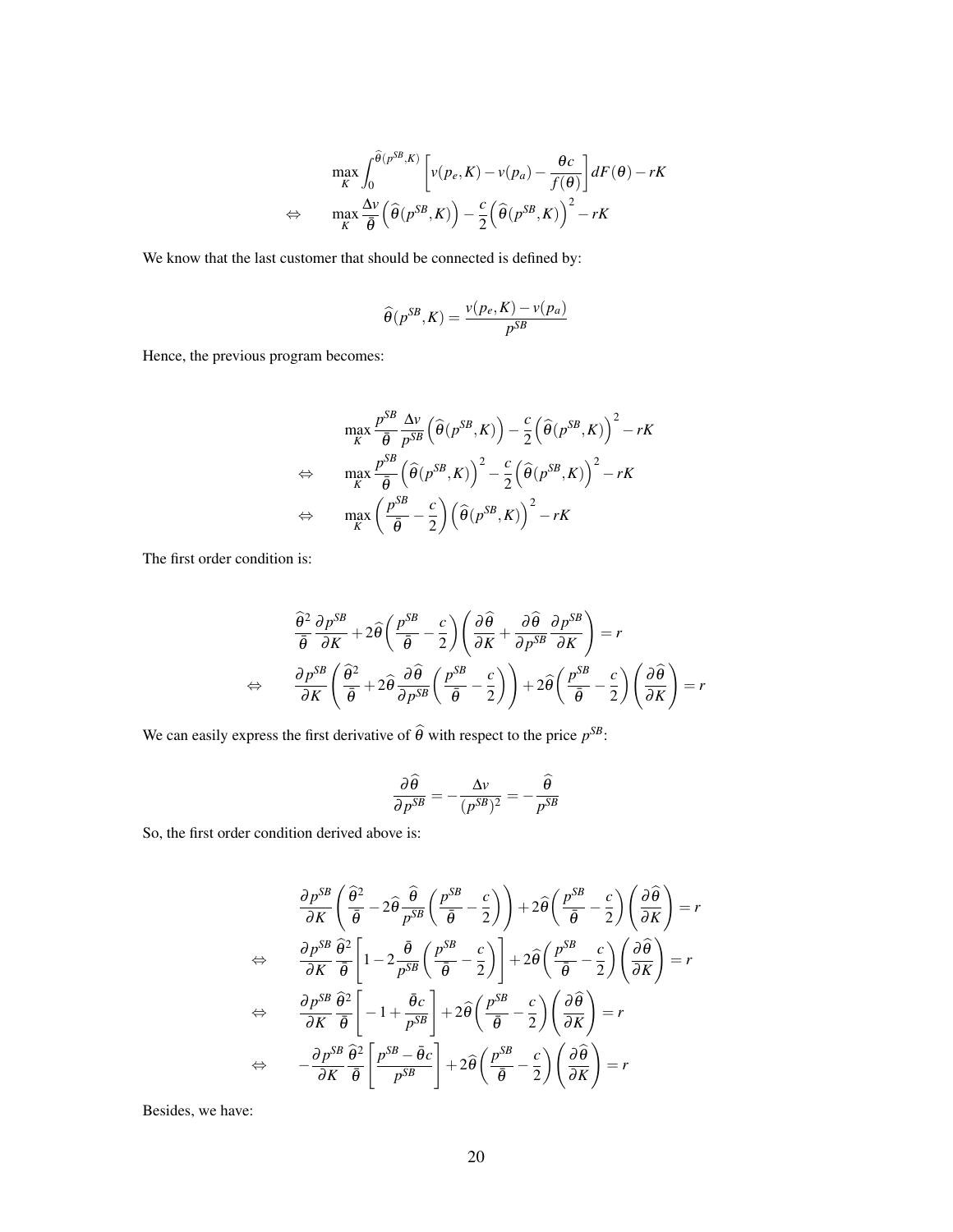$$
\frac{\partial \widehat{\theta}}{\partial K} = \frac{1}{p^{SB}} \frac{\partial v(p_e, K)}{\partial K}
$$

The first order condition can be rewritten as follows:

$$
-\frac{\partial p^{SB}}{\partial K} \frac{\hat{\theta}^2}{\hat{\theta}} \left[ \frac{p^{SB} - \bar{\theta}c}{p^{SB}} \right] + 2 \frac{\nu(p_e, K) - \nu(p_a)}{p^{SB}} \frac{1}{p^{SB}} \frac{\partial \nu(p_e, K)}{\partial K} \left( \frac{p^{SB}}{\hat{\theta}} - \frac{c}{2} \right) = r
$$
  

$$
\Leftrightarrow -\frac{\partial p^{SB}}{\partial K} \frac{\hat{\theta}^2}{\hat{\theta}} \left[ \frac{p^{SB} - \bar{\theta}c}{p^{SB}} \right] + \frac{\nu(p_e, K) - \nu(p_a)}{p^{SB}} \frac{(2p^{SB} - \bar{\theta}c)}{p^{SB} \hat{\theta}} \frac{\partial \nu(p_e, K^{SB})}{\partial K} = r
$$

# C Intra-zone price adjustment

### C.1 Determination of the fixed part of the second-best two-part tariff

The relation between the fixed part and the variable part of the tariff is given by  $\check{\theta}(p_f, p, K^*) = \widetilde{\theta}(c, K^*)$ . Then, the variable part of the tariff is given by the zero-profit condition:

$$
\Pi = 0
$$
\n
$$
\Leftrightarrow \tilde{p}_f F(\tilde{\theta}) + \int_0^{\tilde{\theta}} \left(\tilde{p} - \frac{c}{f(\theta)}\right) \theta dF(\theta) - rK^* = 0
$$
\n
$$
\Leftrightarrow \tilde{p}_f \frac{\tilde{\theta}}{\tilde{\theta}} + \int_0^{\tilde{\theta}} \left(\frac{\tilde{p}}{\tilde{\theta}} - c\right) \frac{(\tilde{\theta})^2}{2} - rK^* = 0
$$
\n
$$
\Leftrightarrow \Delta v \left(1 - \frac{\tilde{p}}{\tilde{\theta}c}\right) \frac{\Delta v}{\tilde{\theta}^2 c} + \left(\frac{\tilde{p}}{\tilde{\theta}} - c\right) \frac{(\Delta v)^2}{2\tilde{\theta}^2 c^2} - rK^* = 0
$$
\n
$$
\Leftrightarrow \frac{(\Delta v)^2}{\tilde{\theta}^2 c} \left[\left(1 - \frac{\tilde{p}}{\tilde{\theta}c}\right) + \frac{1}{2}\left(\frac{\tilde{p}}{\tilde{\theta}c} - 1\right)\right] - rK^* = 0
$$
\n
$$
\Leftrightarrow \frac{(\Delta v)^2}{2\tilde{\theta}^2 c} \left(1 - \frac{\tilde{p}}{\tilde{\theta}c}\right) = rK^*
$$
\n
$$
\Leftrightarrow 1 - \frac{\tilde{p}}{\tilde{\theta}c} = \frac{2\tilde{\theta}^2 c rK^*}{(\Delta v)^2}
$$
\n
$$
\Leftrightarrow \frac{\tilde{p}}{\tilde{\theta}c} = 1 - \frac{2\tilde{\theta}^2 c rK^*}{(\Delta v)^2}
$$
\n
$$
\Leftrightarrow \tilde{p} = \tilde{\theta}c(1 - A\tilde{\theta}c)
$$

Then, we can easily derive the fixed part of the tariff:

$$
\breve{p}_f = \Delta v \left( 1 - \frac{\breve{p}}{\bar{\theta}c} \right) = \Delta v (1 - 1 + A\bar{\theta}c) = \Delta v A\bar{\theta}c
$$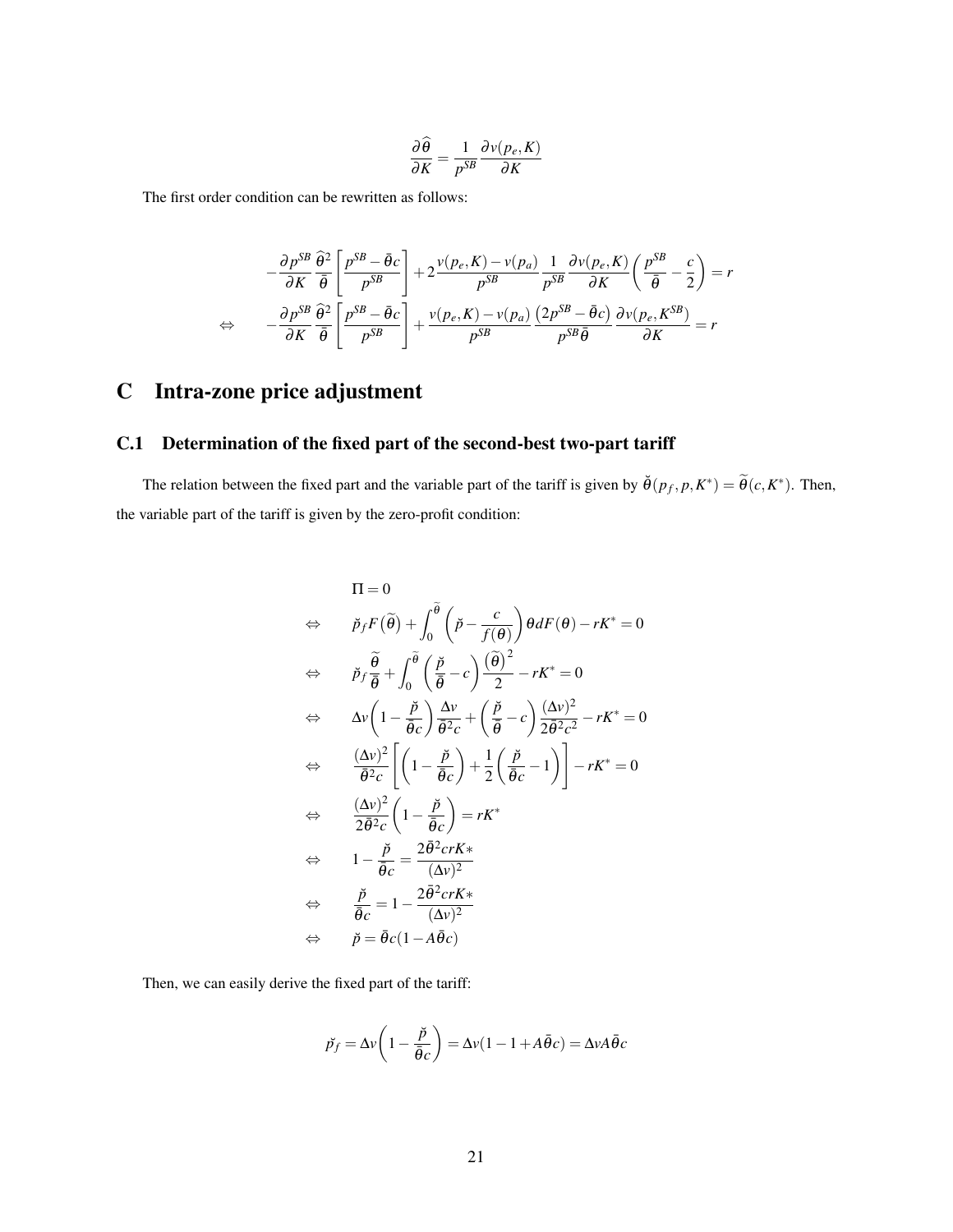# C.2 Determination of the fixed part of the two-part tariff with kilometers priced at marginal cost

If the variable part in the two-part tariff is equal to the marginal cost per kilometer, the fixed part balancing the budget is such that:

$$
p_f = \frac{rK}{F\left[\check{\theta}(p_f, c, K)\right]}
$$
  
\n
$$
\Leftrightarrow \qquad p_f = \frac{rK\bar{\theta}}{\check{\theta}(p_f, c, K)}
$$
  
\n
$$
\Leftrightarrow \qquad p_f = \frac{rK\bar{\theta}^2c}{\Delta v - p_f}
$$
  
\n
$$
\Leftrightarrow \qquad (p_f)^2 - (\Delta v)p_f + rK\bar{\theta}^2c = 0
$$

The aim of the distributors is not to make profit, so they fix the smallest fixed part for which the budget constraint is balanced, that is:

$$
p_f = \frac{\Delta v - \sqrt{(\Delta v)^2 - 4rK\bar{\theta}^2c}}{2} = \frac{\Delta v}{2} \left(1 - \sqrt{1 - 2\bar{\theta}c\frac{rK\bar{\theta}}{(\Delta v)^2}}\right)
$$

$$
= \frac{\Delta v}{2} \left(1 - \sqrt{1 - 2\bar{\theta}Ac}\right)
$$

The reasoning to determine the level of capital that should be installed is the same as the one developed in appendix B.3.